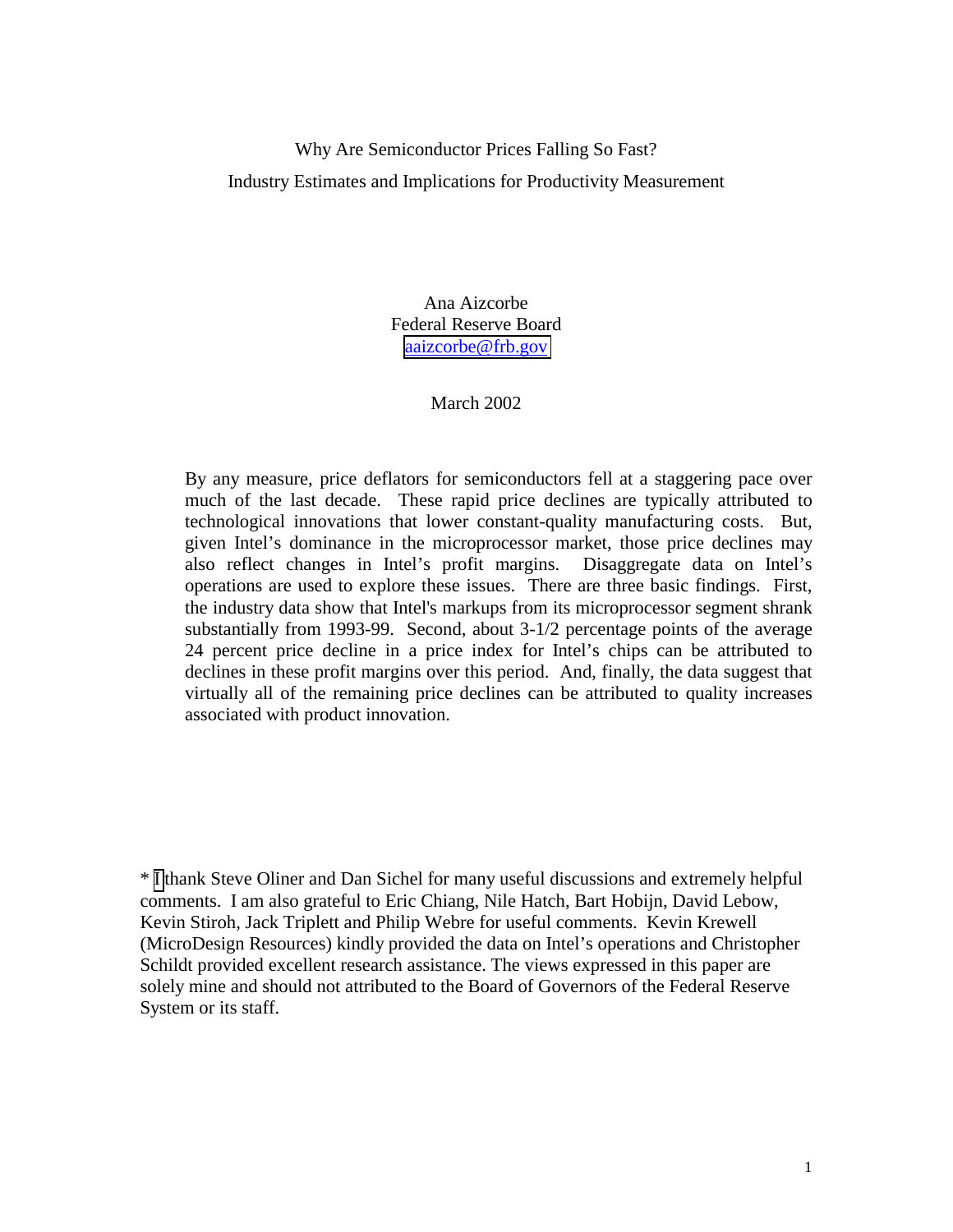### **1. Introduction**

By any measure, price deflators for semiconductors fell at a staggering pace over much of the last decade. As shown in table 1, fisher price indexes for integrated circuits—a broad class of semiconductor devices that includes logic and memory chips fell between 36 and 56 percent each year after 1995, pushed down primarily by declines of over 50 percent per year in the price index for microprocessors—the logic chips that serve as the central processing unit in PCs.

These rapid price declines are typically attributed to technological innovations that lower constant-quality manufacturing costs. Indeed, the industry is credited with one of the fastest rates of product innovation and technical change within manufacturing as chipmakers generate wave after wave of ever-more powerful chips for prices not much higher than those of existing chips. Informal measures of quality change for microprocessors (MPUs) suggest that quality change is the primary driver behind the price declines typically seen for these devices (Aizcorbe, Corrado, and Doms (2000)). At the same time that the quality of chips is increasing, manufacturers are getting better at producing them. However, no one has examined the potential importance of these cost savings for the measured declines in price indexes.

Strictly speaking, several assumptions must hold for these indexes to provide accurate measures of productivity.<sup>1</sup> Among these, the assumption of perfect competition is perhaps most troublesome given Intel's long-standing dominance of the MPU market. This issue is not relevant for the calculation of an *input* price index, because the actual price paid (including any markup) is what matters for the productivity of downstream industries, and that is precisely what the input price index measures. However, use of an *output* price in measuring productivity for the semiconductor industry could be problematic. Under perfect competition, an output "price" index can be used to measure productivity because it tracks changes in (unmeasured) marginal costs. Absent perfect competition, markups form a wedge between prices and marginal costs and the use of a

<sup>&</sup>lt;sup>1</sup> See Jorgenson and Griliches (1967), Diewert (1983) and Diewert (1999) for the theoretical foundations underlying these productivity measures.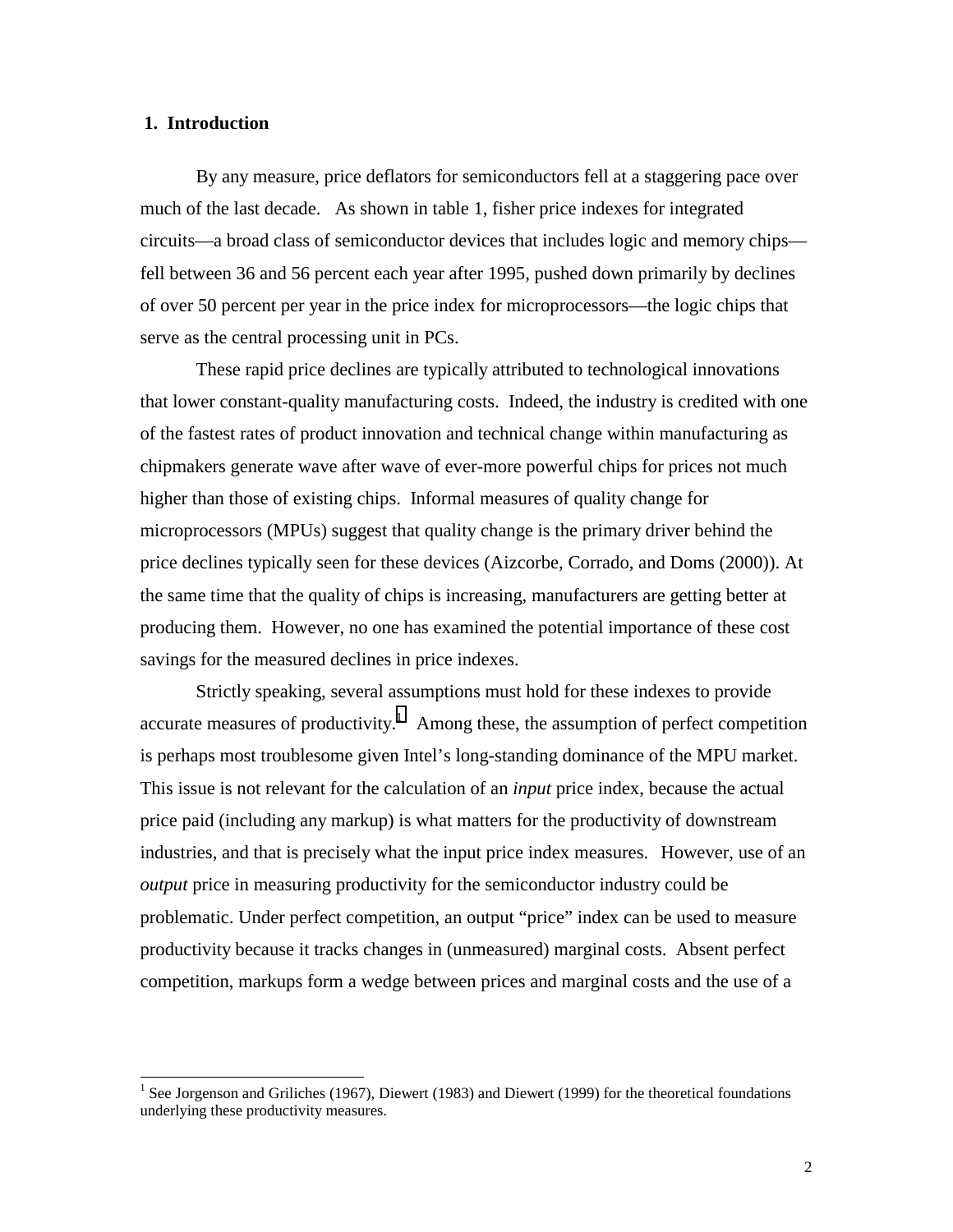price index might lead one to incorrectly interpret a price decline caused by a shrinking markup as a productivity improvement.<sup>2</sup>

This paper examines data on Intel's prices, costs and shipments over the period 1993-99 to explore these issues. The data show that Intel's markups were, in fact, squeezed over this period, perhaps owing to increased competition from its rivals and from weaker-than-expected demand for personal computers in 1995 and beyond. In either case, these shrinking markups can cause nontrivial distortions in a Tornquist price index that has not been corrected for the presence of markups. The distortions can overstate productivity growth (when markups are falling) or understate productivity growth (when markups are rising). On balance, a typical Tornquist price index for Intel's microprocessors falls an average of 24-1/2 percent per quarter for the period 1993-99 while one that controls for the influence of markups falls about 21 percent per quarter. Although this *average* difference is small, differences for shorter time periods can be large. Over 1998, for example, about 12 percentage points of the 38 percent decline in the usual price index can be accounted for by the sharp decline in markups that occurred that year.

This is an important issue because price indexes like these have been used to make inferences about productivity and technological change in recent studies of multifactor productivity (MFP) trends in the 1990s.<sup>3</sup> In many of these studies, MFP for each sector is measured using the "dual" approach, or, as the difference between an output price index and an input price index. These studies have found that the semiconductor industry played an important role in generating the rapid productivity rates seen in the 1990s and the speedup in productivity that occurred in the mid 1990s. Our findings suggest that these productivity measures for the production of

 $\overline{a}$ 

 $2^2$  The importance of market structure for productivity measurement has been studied in many different contexts. In the empirical micro literature, Denny, Fuss and Waverman (1981) and Morrison (1992) econometrically estimate multiproduct cost functions to remove the influence of markups in productivity measures. Elsewhere, Diewert (1983, 1999) suggests that markups be handled in the same way that excise taxes are in productivity measurement. In the macro literature, Hall (1988), Domowitz, Hubbard and Peterson (1988), and Basu and Fernald (1997) expand the Solow growth model to account for the presence of markups. Finally, Anderson, dePalma and Thisse (1992) and Feenstra (1995) examine the effect of markups on price indexes in the context of specific functional forms and Berry, Levinson and Pakes (1995) and Pakes(2001) study the effect of markups on hedonic regressions.

<sup>&</sup>lt;sup>3</sup> See, for example, Triplett (1998), Jorgenson (2000), Oliner and Sichel (2000), Jorgenson and Stiroh (2000), and Gordon (2001).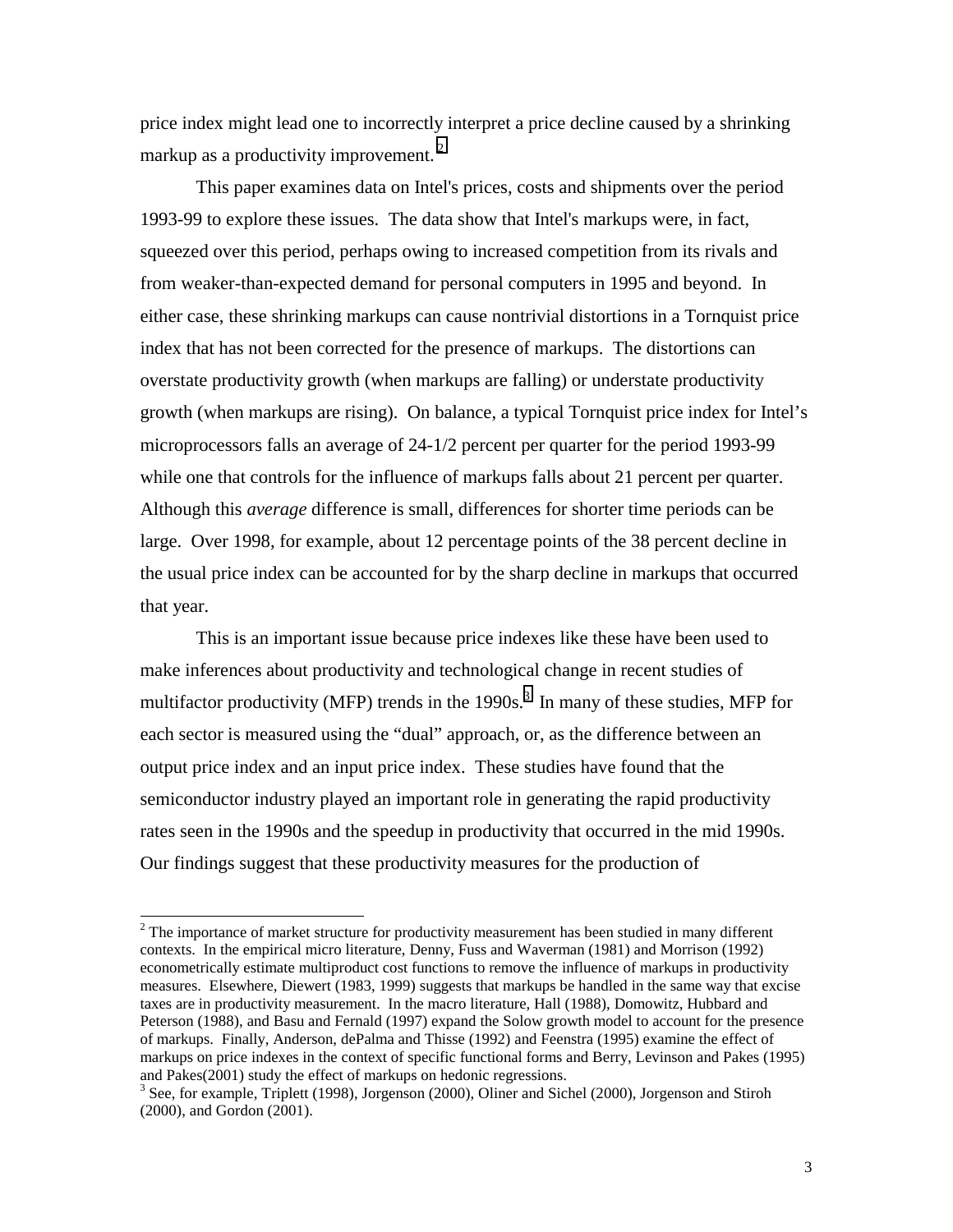microprocessors are probably a bit overstated for the period 1993-99. But, the overstatement is fairly evenly spread over the period and cannot explain any of the speedup in price declines that occurred in the mid-1990s.

In terms of explaining the part of these declines that cannot be attributed to changes in markups, virtually all of the remaining price declines can be attributed to increases in quality associated with product innovation; very little of the declines are explained by reductions in the cost per chip that occur over the life of each chip.

### **1. Measuring Changes in the Average Quality of Intel's MPUs**

*"Discussions of "quality" in price indexes often place the term in quotation marks and few authors have attempted to provide a rigorous definition."<sup>4</sup>* 

The difference between a constant-quality index and an average price series is often interpreted as an informal measure of quality both by practitioners in industry and by researchers interested in price measurement.<sup>5</sup> The idea is that if a price index holds quality constant and an average price series does not, then the difference between the two should provide a measure of quality change. The problem is that while theory tells us how to measure *constant-quality* prices, there is nothing to tell us how to measure the *average* prices. Should it be an arithmetic average or a geometric average? Should the weights be fixed or variable? Does it matter?

 Given the intuitive appeal of this informal assessment of quality change, the next section looks at some indexes and average prices that yield a sensible measure of quality change.

 $\overline{a}$ 

 $4$  Greenlees (1999).

 $<sup>5</sup>$  In industry, the issue of "quality" usually comes up in trying to explain changes in average sales prices—</sup> the data that are typically reported by trade associations. So, for example, changes in average sales prices are often explained as resulting from "mix-shift"—a change in the composition of goods of varying quality. Sometimes—as is the case for the average sales price of automobiles—the gap between average sales prices and a constant-quality price index—like the CPI—is used as a measure of quality improvements. In the academic literature, Hulten (1997) has studied the issue from a theoretical perspective. In the empirical literature, the issue typically comes up in the context of examining biases in the CPI. Reinsdorf (1993) used average sales prices for homogeneous goods as a check on potential biases in the CPI: the check being that if quality is increasing, then average sales prices should rise faster than constant-quality indexes like the CPI. More recently, Bils and Klenow (2001) use this identity in the context of a structural model to identify the degree to which BLS methods adequately control for quality change.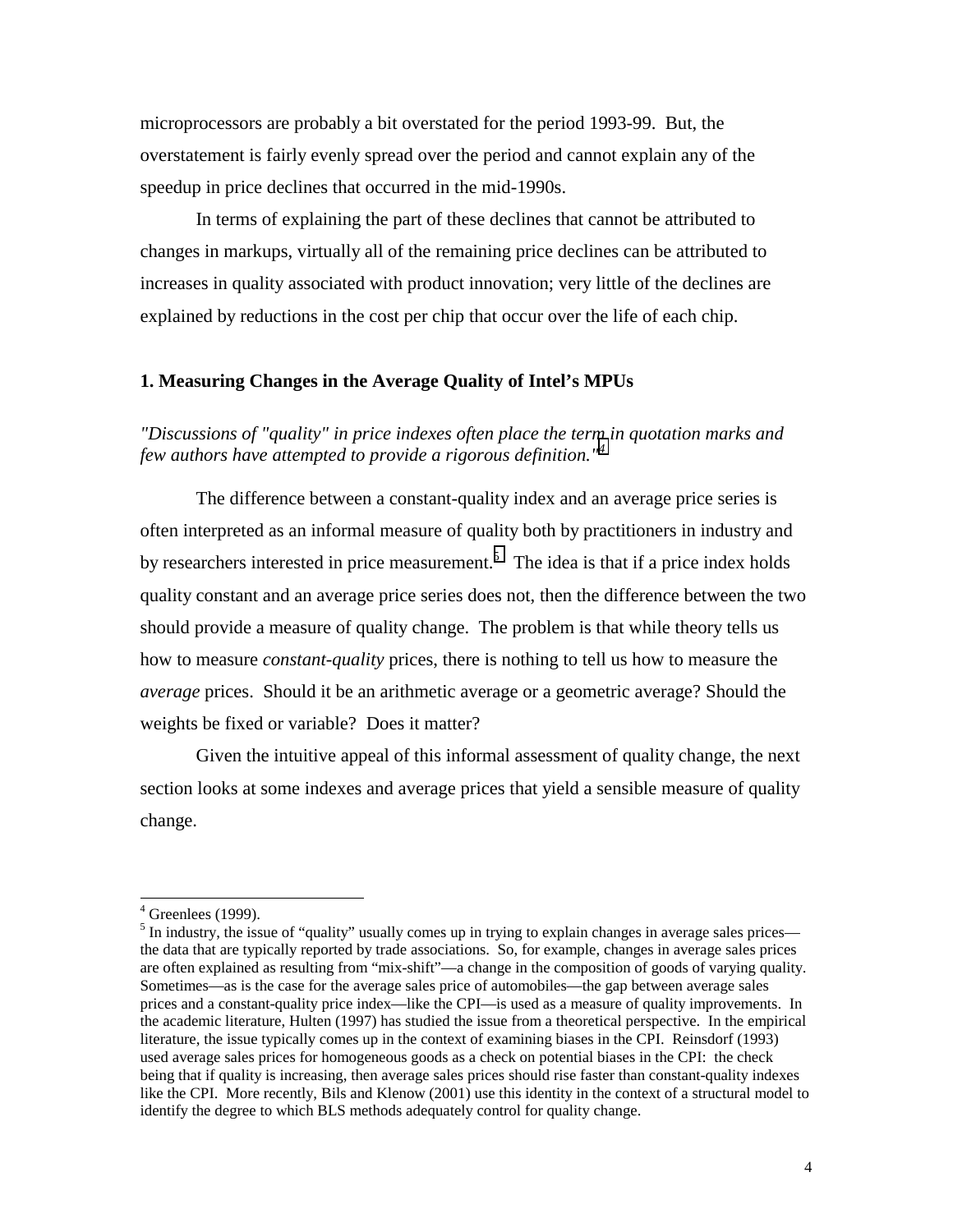### Interpreting Informal Measures of Quality Change

 The paradigm that comes to mind when thinking about quality change is the framework implicitly used by BLS to hold quality constant when replacing one good in their basket with another. Chart 1 shows the general idea. The chart shows price profiles for two chips, with chip 2 replacing chip 1 at time  $t=1$ . The change in the price per chip from  $t=0$  to  $t=2$  may be stated as the product of the price changes over the life of each chip and the gap in prices of the new and exiting chip. In terms of the diagram, the change in the price per chip is the ratio of the last price for chip  $2 (P_{2,2})$  and the first price for chip 1 ( $P_{1,0}$ ). That ratio may be written as:

(1) 
$$
P_{2,2} / P_{1,0} = (P_{2,2} / P_{2,1}) (P_{2,1} / P_{1,1}) (P_{1,1} / P_{1,0}).
$$

This change in the price per chip could be viewed as a constant-quality price index only in the hypothetical case where the two chips are of equal quality; in that case, price per chip is all that matters. Alternatively, one can allow the chips to be of different quality and assume that any price difference at  $t=1$  is the market's valuation of these quality differences. In this view, one obtains a constant-quality price index by measuring price changes that occur over the life of each chip--shown in bold italics in (1)--and excluding the gap in the two prices at  $t=1$ . The gap between the average price measure--the product of all three terms--and the matched-model index--the product of the two terms in italics- is the measure of quality change implicit in a matched-model index calculation—the middle term.

This seems like a sensible way to value quality change. In general, though, there are many chips that coexist in the market, and turnover is characterized by new and existing goods overlapping for some period of time. In that case, if one thinks of the prices in (1) as *average* prices, then the matched-model index still measures price change over the lives of goods existing in both periods, but quality change is measured as a difference of means: *average* prices with entry (the change in an average price series) and *average* prices without entry (the change in the matched-model index).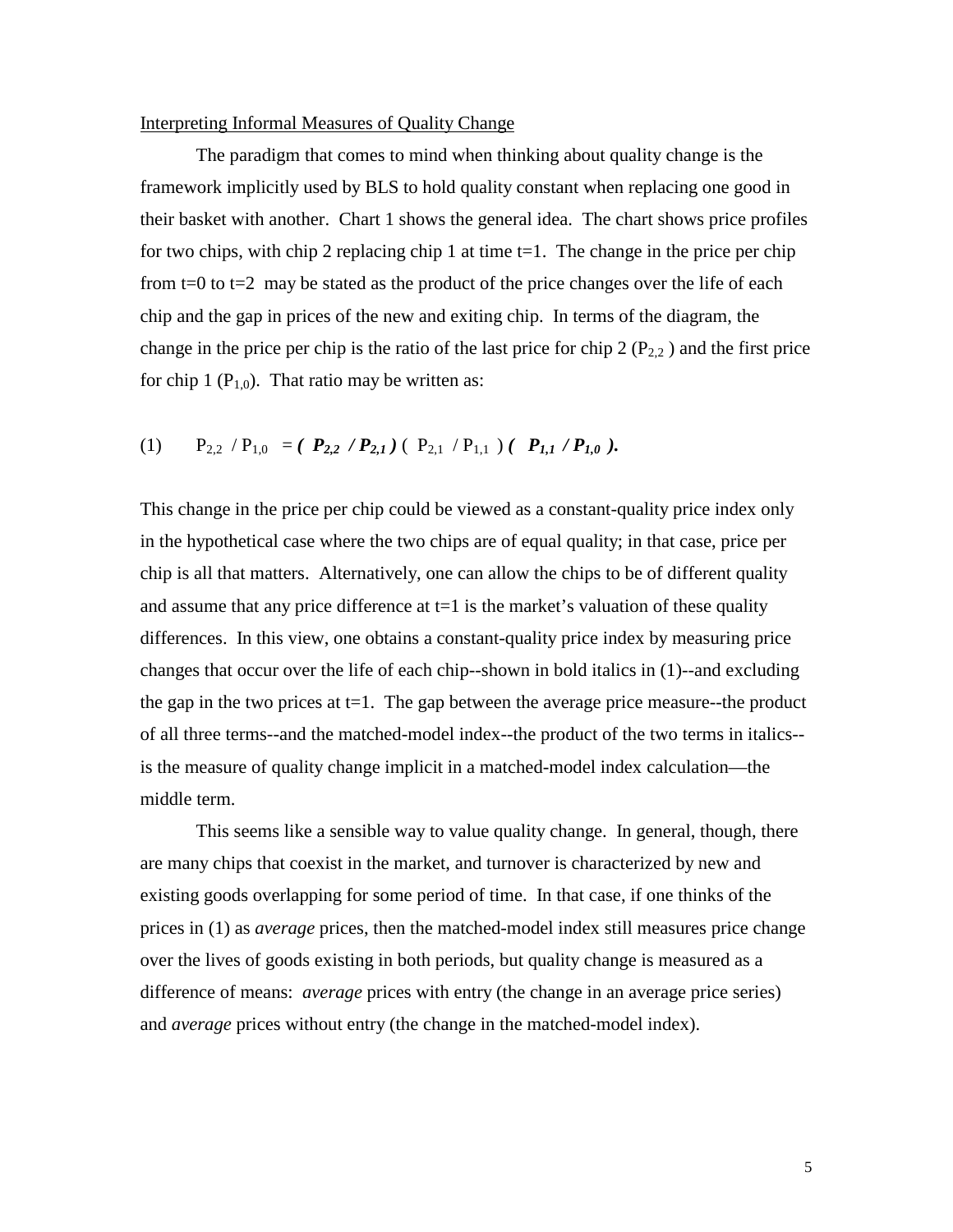A geometric mean index provides a simple example to illustrate the point.<sup>6</sup> A matched-model geometric mean of price change over the period t, t-1 (in logged form-  $lnP<sup>GEO</sup>_{t,t-1}$ ) is an arithmetic mean of logged price relatives for the goods that exist in both periods:

(2) 
$$
\ln P^{\text{GEO}}_{t,t-1} = \sum_{m=\text{match}(t)} (ln P_{m,t} - ln P_{m,t-1}) / M_t
$$

where models that exist in both periods are denoted match $(t)$  and the number of such models at time t is denoted  $M_t$ . Suppose that a new good enters at time t. Then, this geometric mean can be restated as a combination of two terms:<sup>7</sup>

(3) 
$$
\ln P^{\text{GEO}}_{\text{t.t.1}} = [\Sigma_{\text{m=all(t)}} (ln P_{\text{m,t}}) / N_{\text{t}} - \Sigma_{\text{m=all(t-1)}} (ln P_{\text{m,t-1}}) / N_{\text{t-1}}]
$$

$$
\left[ -\; \left(\; \Sigma_{m=all(t)}\; (\; \ln \; P_{m,t}\;)\; / N_t - \Sigma_{m=matched(t)}\; (\; \ln \; P_{m,t})\; / M_t \; \right) \; \right]
$$

where the goods that exist at time t are indexed by  $m=all(t)$  and the number of such goods is denoted by  $N_t$ .

The first term gives the difference of the (geometric) average sales prices over the two periods. The second term compares an average sales price for time t that *includes* the new good to one that *excludes* the new good. This latter term is a measure of quality change in that when the arrival of the new good raises the average sales price, it must be that the new good is viewed superior--or, of higher quality--by the market. This is the same intuition as in the simple case above, except that quality change there was measured as differences in *individual* prices whereas here it is measured as differences in *average* prices. Again, the benchmark for comparison is the hypothetical case where all goods are homogeneous, in which case the price of new goods would be the same as that of existing goods and the second term in (3) equals zero. In that view, any observed difference in

 $\overline{a}$ 

<sup>&</sup>lt;sup>6</sup> Another reason to look at the quality measure implicit in a geometric index of price change is the close link between the geometric mean and a hedonic regression of the type discussed in Aizcorbe, Corrado and Doms (2000). Given their argument, one could say that the quality adjustment implicit in regressions of the type run by ACD is the same as that in the geometric mean discussed above.<br><sup>7</sup> To see this, add and subtract two (geometric) means: one for *all* N logged prices at time t and one for all

prices at time t-1. Rearranging the expression gives (3).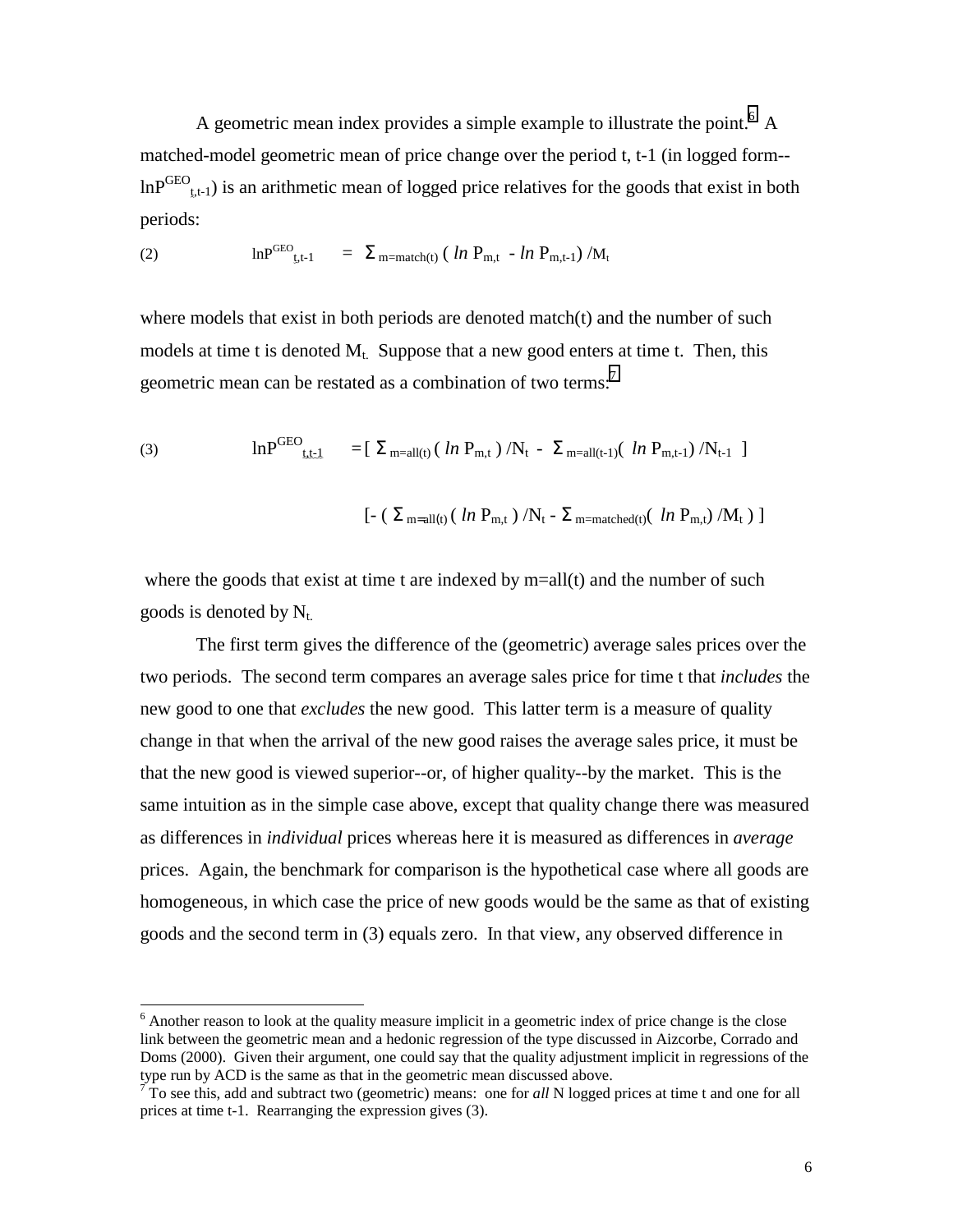the price of new and existing goods can be taken to be a measure of their quality differences. A similar expression can be derived for exiting goods.

The particular functional form of the quality measure depends on that of the price measure. In (3), each price gets an equal weight because the functional form for the price measure is a geometric mean. Moreover, note that for this functional form, "quality" only changes when there is turnover. This is because the weights in the index are fixed (at 1/N) and any changes in the relative importance (in terms of sales, say) of one good relative to another are not counted as quality change.

 In contrast, superlative indexes do capture changes in the relative importance of goods and place the correct weights on them. For one such superlative index—the Tornquist—one can apply the same logic that was applied above for the geometric mean. Although the algebra is a little more complicated, one can show that the Tornquist price index captures quality changes that result from both turnover--differences in means with and without the new good--and from mix-shift among existing goods--changes in the relative importance of existing goods.

## Intel Price Data and Calculations

 $\overline{a}$ 

The quality measures described above are calculated using the dataset used in Aizcorbe, Corrado and Doms (2000). Those data were obtained from MicroDesign Resources (MDR), the industry's primary source for data on Intel's operations. The data are quarterly observations on prices, unit shipments, and revenues for Intel's microprocessors at a high level of product detail. MDR estimates prices by taking Intel's published list prices and making any needed adjustments for volume discounts. They also estimate unit shipments and revenue data using Intel's 10K reports and the World Semiconductor Trade Statistics data published by the Semiconductor Industry Association.

Chart 2 uses price profiles for selected Intel chips to show two features of these profiles that are characteristic of microprocessors and other semiconductors.<sup>8</sup> First, there is a high degree of turnover in this segment as new, faster chips are brought to the market. Second, prices fall steeply over the life of each chip. Prices typically start at

 $8$  See Flamm(1996) and Irwin and Klenow(1994) for similar profiles for DRAM memory chips.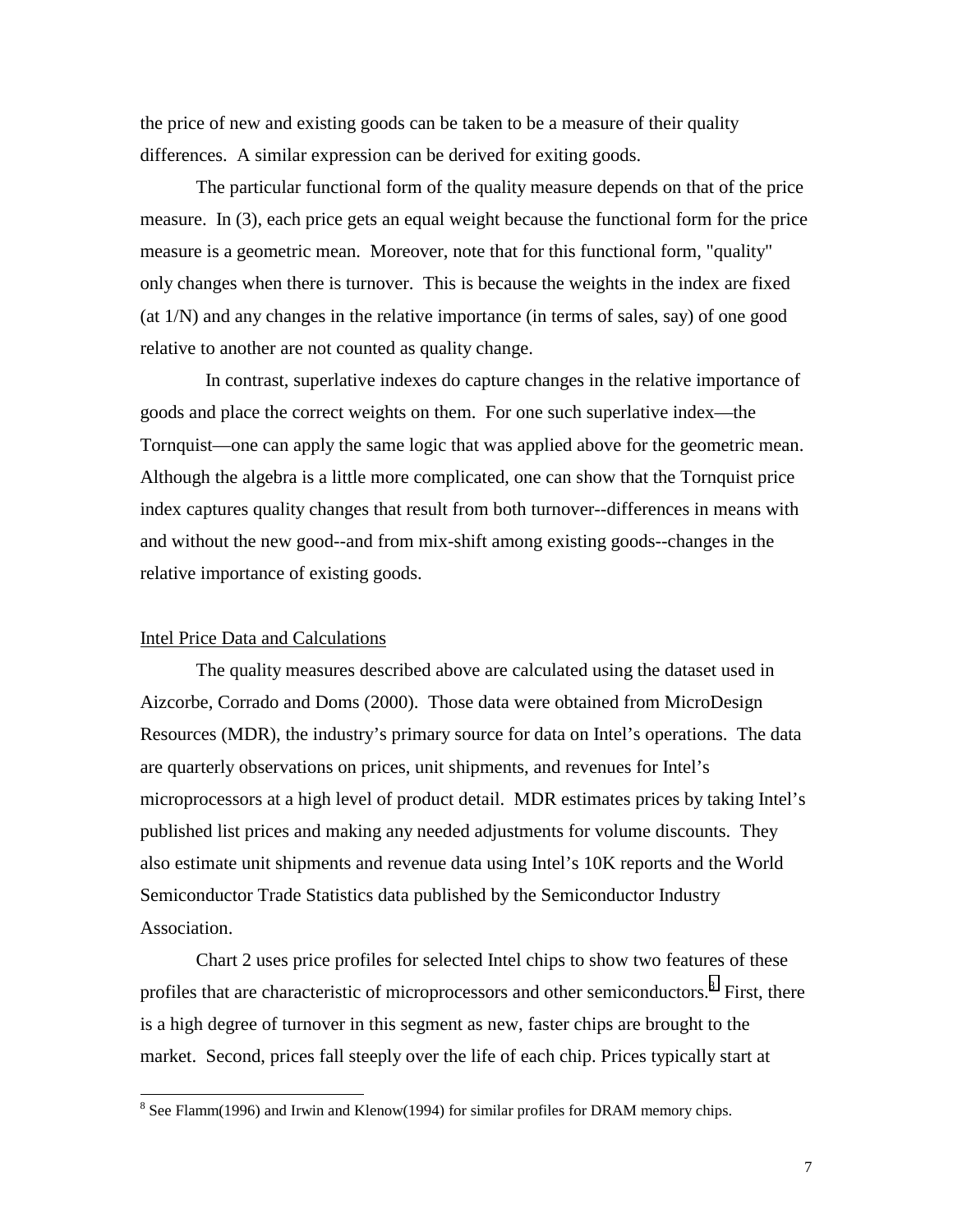between \$600 to \$1000 at introduction--substantially higher than the prices of existing chips. By the time the chip exits the market, its price has fallen to under \$100. The steepness of these profiles could reflect demand- or supply-driven forces. On the demand side, the profiles are consistent with the view that users are initially willing to pay high prices for new chips but as the introduction of the new (better) chip nears, they are less willing to do so and prices of the incumbent chips fall. On the supply side, these profiles are also consistent with the view that prices over the life of the chip are pulled down by declining costs as firms find lower-cost ways to produce each chip.

Three aggregate price measures were constructed using these data and are compared in table  $2<sup>9</sup>$ . As shown in the first column, the two chained, matched-model indexes—a geometric mean and a Tornquist index—fall sharply over this period: the geometric mean falls at an average rate of 21.9 percent per quarter over the 1993-99 period while the Tornquist index falls 24.4 percent.<sup>10</sup> In contrast, the (geometric) average price series is essentially flat: that series falls an average of 0.5 percent per quarter. Apparently, the average price series says more about the distribution of prices over time than it says about declines in prices over the life of each chip. Intuitively, it is relatively flat because the declines in prices over the life of each chip are undone when the next chip enters the market at the same high introductory price.

This large gap between the matched-model indexes and the average price series suggests that virtually all of the declines in the price index stem from increases in the quality of chips. Because we think of changes in a matched-model index as changes in an average price series less any changes in quality, finding no change in the average price series means that all the movement in the matched-model index stems from changes in quality. Taking a literal read of the Tornquist index—the better measure of price change—all but 0.5 percentage points of the 24.4 percent average decline in the Tornquist price index are attributable to quality change.

 $\overline{a}$ 

 $9<sup>9</sup>$  A matched-model geometric mean index (in logs) of the aggregate price change from time o to time  $*$  is given by  $lnP_{0,*} = \sum_{s=0+1,*} lnP_{s,s-1}$ . For a geometric mean index,  $lnP_{s,s-1}$  is given by equation (2); for a Tornquist index,  $\ln P_{s,s-1} = \sum_{m=\text{match}(s)} \omega_{m,s} (ln P_{m,s} - ln P_{m,s-1}) / M_s$ , where  $\omega_{m,s} = P_{m,s} X_{m,s} / \Sigma_s (P_{m,s} Q_{m,s})$ .

 $10$  The percent changes reported in here do not line up with those reported in ACD(2000). The measures here are calculated as *averages* of the quarter-to-quarter price changes while those in ACD(2000) they are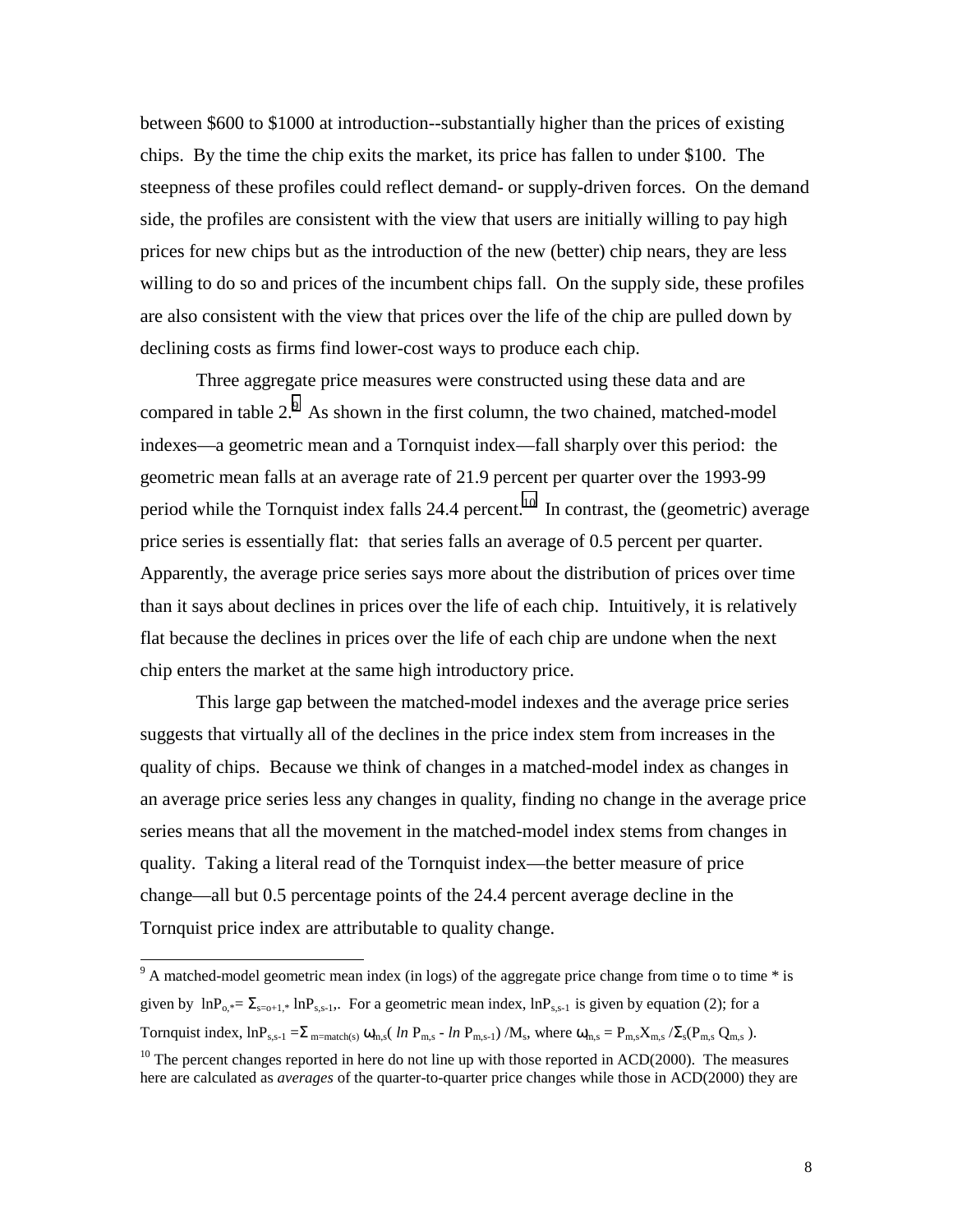The implied quality indexes—shown in the first two rows of table 3—are essentially the inverses of the price indexes. The Tornquist index grows faster than the Geometric mean measure because it accounts for two sources of quality differences changes in the relative importance of existing chips and turnover—while the geometric mean only considers the latter. The last line of the table gives changes in a crude measure of quality that considers only the speed of chips (measured by megahertz). Apparently, speed is not the only characteristic that matters, since the megahertz per chip measure grows at a much slower rate—an average of 9.2 percent per quarter.

#### **2. Measuring Changes in the Costs Per Chip**

*"In general, Intel's prices are several times the manufacturing cost of the chips, so that cost has little influence on their price."<sup>11</sup>*

Quality improvements are only one type of technological change that could drive down the constant-quality price of goods. Improvements that lower the average cost of production by directly shifting down cost curves also represent technological progress. A brief description of the manufacturing process helps explain the two main ways that semiconductor firms lower the cost per chip.

The manufacture of semiconductor chips is extremely complex.<sup>12</sup> The process involves taking a silicon wafer of fixed size, etching chips on this wafer, and eventually separating out the individual chips and packaging them for sale. The manufacturing cost per wafer is constant, and anything that increases the number of usable chips on a wafer reduces the average cost per usable chip. The smaller the size of the chip, the more chips one can fit on a wafer and the lower the average cost of production. This *"chip shrinking"* is one important source of cost reductions for semiconductor producers. Firms have also reduced the cost per chip by increasing the size of the wafer upon which the chips are etched.

 $\overline{\phantom{a}}$ 

reported as *compound annual growth rates*. While both measures give similar qualitative results, the former is more intuitive.

 $11$  Gwennap and Thomsen (1998), P. 67

<sup>&</sup>lt;sup>12</sup> See Hatch and Mowery (1998) for a full description of the manufacturing process in general, and the learning curve in particular.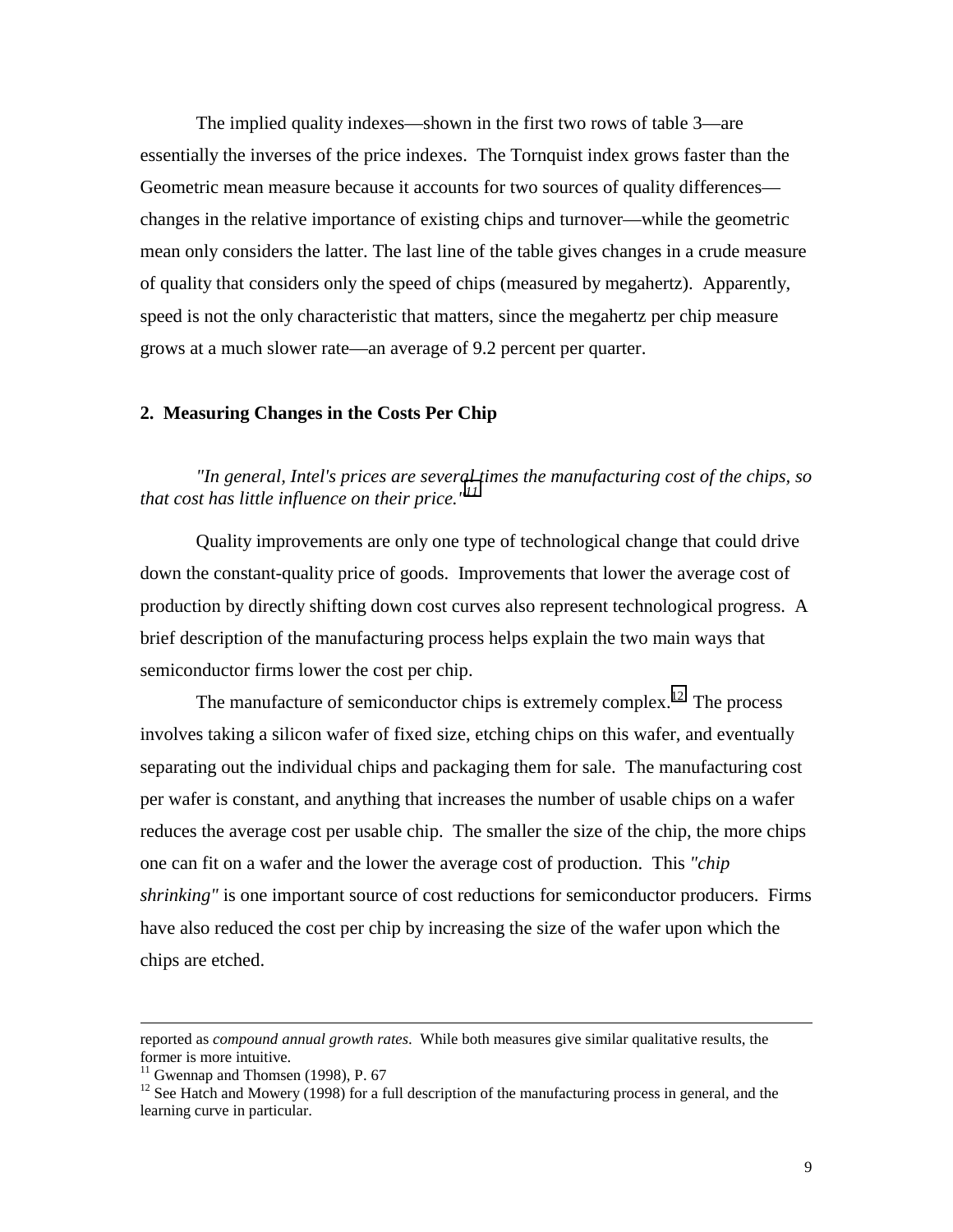A final way that firms lower the average cost per usable chip is by increasing the *yield* of production. The complexity of the manufacturing process is such that the early months of production of a new chip are marked by high defect rates that hold down yields—defined as the ratio of usable chips to all chips. As the wrinkles in the new process are ironed out, yields rise and the average cost of production falls. However, it's not clear that all learning economies should be viewed as "technological progress." Lessons learned over a long span of time--like how to make faster chips--are clearly technical change. But, the increase in yields that occurs every time a new chip is introduced may best be viewed as a form of increasing returns or an adjustment cost like the kind faced by automakers when a changes at a new model year require a ramp-up to full production volumes.

These sources of cost reductions have received a lot of attention in the literature and the conventional wisdom is that the cost savings from the learning curve are significant.<sup>13</sup> Below, data on Intel's costs are examined to see whether these cost savings contribute much to the steep price declines seen in semiconductor price indexes.

#### Data on Intel's Costs

 $\overline{a}$ 

Average cost data for each Intel chip were obtained from MDR—the same source as the price data. Their cost estimates include labor and material costs plus depreciation of the equipment and part of the building, $14$  but do not include an adjustment for the design of the chip or other R&D costs. Thus, the cost concept is closer to variable cost than total cost. $15$ 

<sup>&</sup>lt;sup>13</sup> There is a large literature aimed at estimating the importance of the learning curve in the semiconductor industry. See Hatch and Mowery (1998) for a recent review of the literature. Because the needed cost data are not readily available, empirical studies of the learning curves typically use prices as a proxy for cost. The two exceptions are Irwin and Klenow (1994)—where a structural model that specified the relationship between price and marginal cost was used to obtain learning curve estimates—and Hatch and Mowery(1998)—where a unique survey was used to obtain the needed data.

 $14$  MDR uses a four-year straight-line depreciation for the cost of equipment and clean room. MDR P. 68. <sup>15</sup> Use of variable costs–rather than total costs—is consistent with a short-run view of production, where once the firm incurs these set-up costs (R&D and plant and equipment investment), these costs are sunk and the relevant cost concepts (marginal and average) are based on variable costs. Flamm (1996) uses a similar concept of marginal cost in his model of semiconductor production; Danzon (2000) also takes this view when discussing the cost structure for pharmaceuticals—another industry characterized by large setup costs.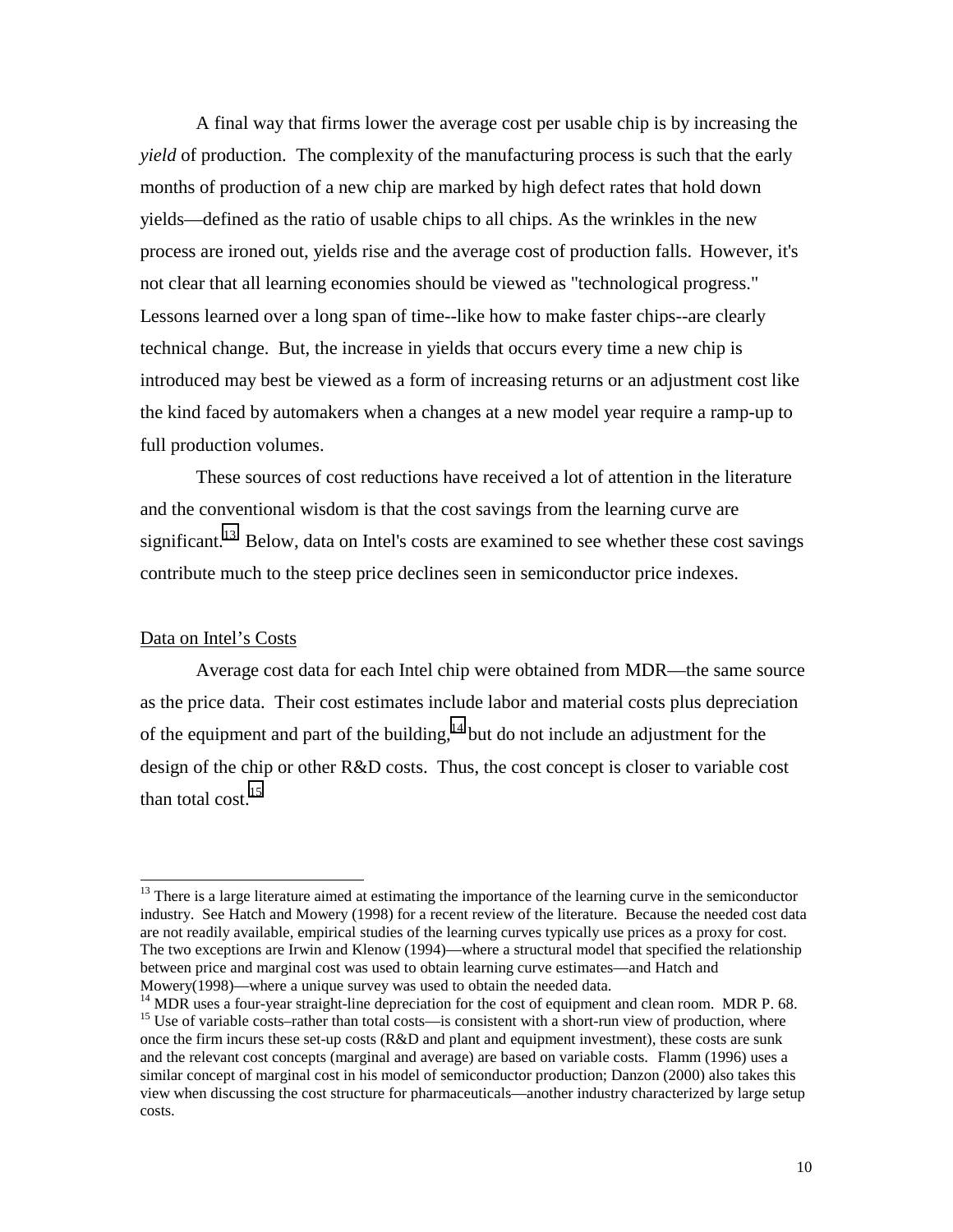Often, the way that data are collected by industry experts is as telling as the data themselves. Here, the data collection process shows two features of the cost structure that highlight a disconnect between price and costs. First, although some characteristics are very important determinants of price (like speed), they do not seem to matter much for average costs: within a chip designation (like the Pentium II with 256K cache), MDR does not collect data for chips of different speeds. When asked, an analyst at MDR stated that they do not consider speed to be an important determinant of cost--the direct quote is "speed is free."

 Second, MDR collects costs for each chip only once during the life of a chip because they think costs bottom out after the initial ramp-up. Specifically, MDR collects the data somewhere between the "sixth and twelfth month after the release of a new processor, when defect rates are approaching or have reached maturity. Costs will be higher than that during the first few months of production."<sup>16</sup>

Another way to say that costs are constant over the life of a chip in our data is to say that MDR's definition of a "chip" is at a sufficiently detailed level so that features of the production process (and hence costs) don't change over the life of the chip. Given MDR's definition, the cost-reducing changes in the production process that were discussed above coincide with the introduction of "new" chips in this data set.<sup>17</sup>

Turning to the data, manufacturing costs for the typical chip are very low relative to price. The dark line in Chart 3 shows a typical price profile for one of the Pentium I chips. A horizontal dotted line is also drawn to represent MDRs cost estimate. The chip was introduced in the first quarter of 1994 at \$1000. By the fourth quarter, price had fallen to \$800 and costs, at that point, were estimated at \$53 per chip. When the chip was removed from the market in 1997, the selling price was still well above MDR's average cost. Clearly, there is a wide gulf between price and average variable cost. The implication for markups over the life of the chip is that they are large and decline as the chip ages.

l

<sup>16</sup> MDR (1998), P. 74.

<sup>&</sup>lt;sup>17</sup> Specifically, the following attributes of a chip that determine cost define a "chip" in the MDR data: gate length (minimum width of the polysilicon layer used to form transistors), process type (BiCMOS or CMOS), die size, number of metal layers used in the chip and the size of the wafer.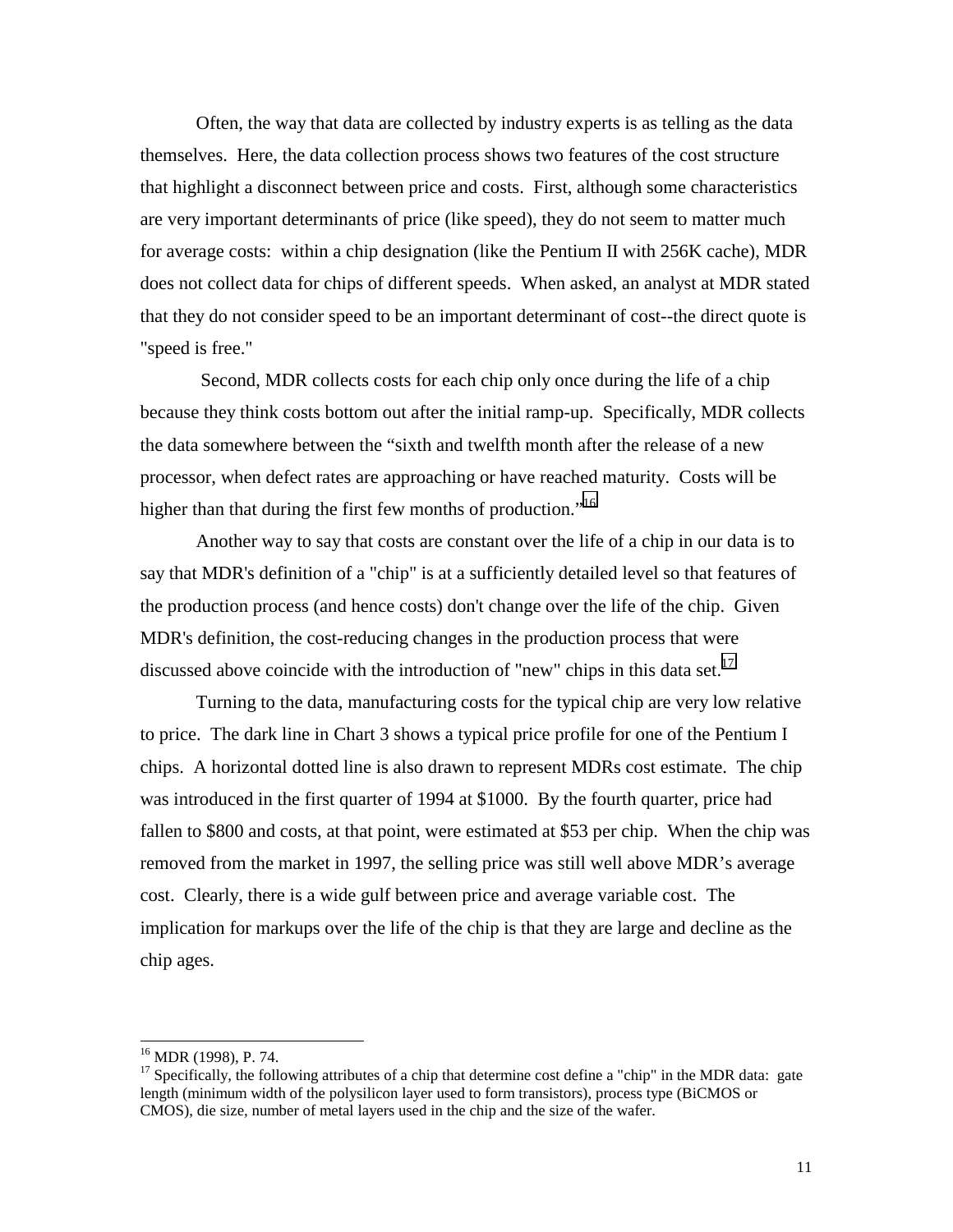To get some rough idea of how markups change, on average, across chips, an estimate of the average markup is calculated under the assumption that the average variable cost of a chip is always equal to the MDR estimate. An estimate for the average markup is then calculated as revenues less variable cost divided by revenues.

As seen in table 4, the average markup is large--ranging between 70 to 90 percent from 1993 to 1999. Importantly, the average markup declined over this period from nearly 90 percent in 1993 to 73 percent by 1999. The largest declines occurred in 1995- 96--when Intel was reportedly under intense competition from its rivals--and again in 1998--when the recession in Asia began to affect world demand for electronic goods. 18

## The Influence of Margins on the Price Index

 $\overline{\phantom{a}}$ 

 In industries where firms have market power, price indexes used to measure MFP should, in principle, be calculated using marginal cost rather than price. So, one way to assess the importance of markups on these price indexes is to use the cost data described above to recalculate the price indexes using marginal costs rather than price. In principle, differences in this index and the usual price index should provide some information on the potential distortions to productivity inferences from having used the standard price index.

However, applying matched-model methods to these cost data points to a potential problem with these methods. A literal read of the MDR cost data is that the average cost of each chip (AC) is fixed over the life of the chip and, therefore, equal to marginal cost (MC). Under the assumption that MC is flat over the life of each chip, a constant-quality cost index obtained from the matched-model method would show no change over the entire period. Numerically, this happens because the matched-model method only measures cost change over the life of a chip. Conceptually, the problem seems to be that, unlike in perfect competition, the cost side does not provide any information on users' valuations of the chips and, hence, cannot provide a measure of

 $18$  Using firm-level data from Compustat, Oliner and Sichel (2000) checked the movement of markups over time and found that Intel's aggregate markup over all lines of business actually rose slightly from 1990-95 to 1996-99. The differences in their results and those reported here stem from the differences in cost concept—they use a broad cost concept that includes design and R&D costs to define markups—and differences in the coverage—they calculated markups for all of Intel's operations.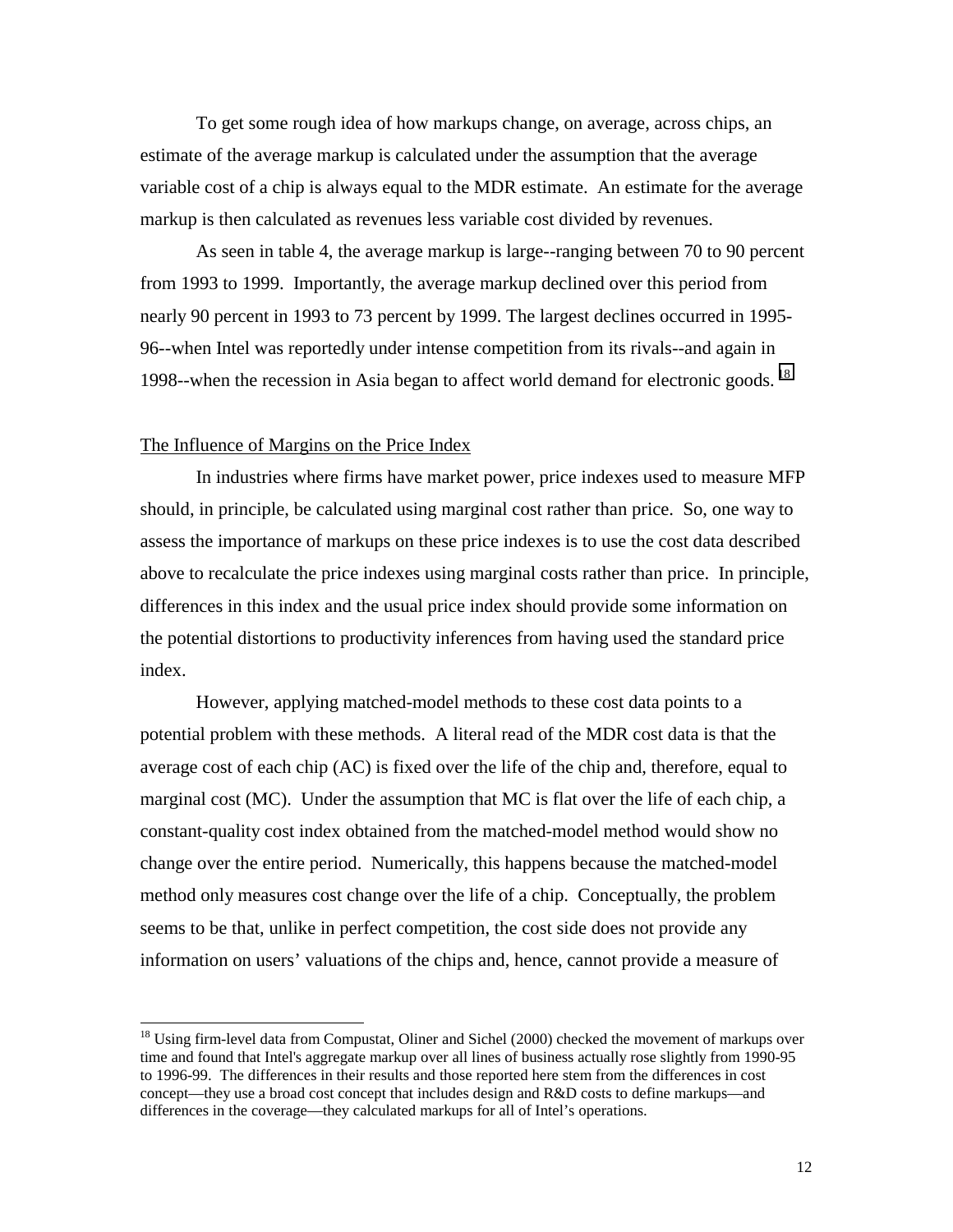quality. <sup>19</sup> This is clearly wrong because even a very crude constant-quality cost index (like cost/mhz) falls over time to reflect the faster speeds (higher quality) of newer generations of chips.

 Absent a direct solution to the problem, an indirect approach is taken to assess the importance of markups. As was done earlier, a standard price index (PPRICE-BASED ) may be viewed as an average price measure that has been purged of changes in quality:

(4) d (  $P^{PRICE-BASED}$  ) = d (average price) - d(quality)

Suppose that the presence of markups does not affect the measure of quality. Then, removing markups from this price index boils down to replacing the average price measure implicit in the usual price-based index with an average cost measure. That is, rather than calculating a price index as a change in average *prices* that is purged of any changes in quality, calculate it as a change in average *costs* that is purged of quality changes:

(5) 
$$
d(P^{COST-BASED}) = d
$$
 (average cost) - d(quality)

l

Numerically, the expression for the quality measure implicit in a Tornquist price  $(Qual<sup>TORN</sup>)$  index is:

(6) Inqual<sup>TORN</sup><sub>tt=1</sub> = 
$$
\text{ln}P^{PRICE-BASED}
$$
  
– [  $\Sigma_{m=all(t)}$  (*ln P<sub>m,t</sub>*) /N<sub>t</sub> -  $\Sigma_{m=all(t-1)}$  (*ln P<sub>m,t-1</sub>*) /N<sub>t-1</sub> ],

where  $\text{lnP}^{\text{PRICE-BASED}}$  is a standard tornquist price index and the term in the brackets is the change in average prices (logged geometric averages).

 The cost-based price index is then this quality measure plus the change in average costs:

 $19$  This problem would also arise if one tried to obtain estimates of quality change from a hedonic regression that uses average or marginal cost as the dependent variable. For example, it can be shown that a regression of the sort estimated in Aizcorbe, Corrado and Doms (2001) would also generate a price measure that showed no price change.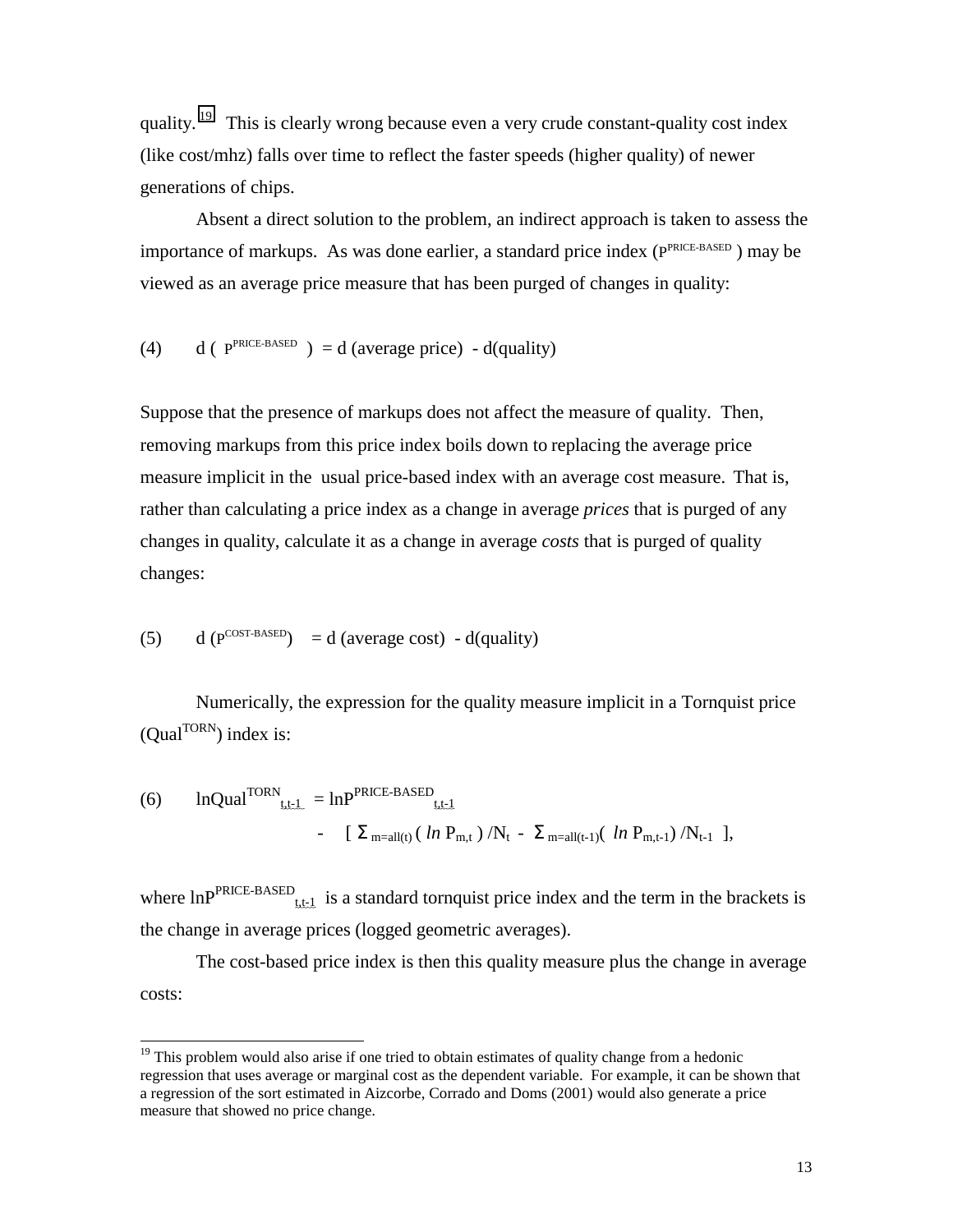(7) In P<sup>COST-BASED</sup><sub>tt-1</sub> = lnQual<sup>TORN</sup><sub>tt-1</sub>  
+ 
$$
\left[ \sum_{m=all(t)} (ln AC_{m,t}) / N_t - \sum_{m=all(t-1)} (ln AC_{m,t-1}) / N_{t-1} \right],
$$

where AC denotes average cost. For these functional forms, the cost-based measure can be restated as the price-based measure less (geometric) average markups:

(8) In P<sup>COST-BASED</sup><sub>tt=1</sub> = 
$$
\ln P^{PRICE-BASED}
$$
  
-  $[\Sigma_{m=all(t)} ln (P_{m,t}/MC_{m,t})/N_t - \Sigma_{m=all(t-1)}ln (P_{m,t-1}/MC_{m,t-1})/N_{t-1}].$ 

Calculations for the two Tornquist indexes are shown in table 
$$
5.^{20}
$$
. As may be seen, the price-based index (column 1) falls an average of about 3-1/2 percentage points per quarter faster that the cost-based index. Note, also, that the distortion is about the same in 1993-95 as it is in the latter part of the sample: a distortion of about 3 percent in 1993-95 versus 4 percent in 1996-99. Correcting these price measures for shrinking margins does not return price declines after 1995 to rates closer to those observed in the earlier part of the decade.

The distortions in the year-to-year measures can be quite large. In 1998, for example, the price-based index shows an average rate of decline of about 38 percent per quarter while the cost-based index falls an average of 26 percent: about 30 percent of the price declines in the price-based index can be attributed to falling margins. In 1995 another year where Intel's margins were squeezed—about 20 percent of the price decline there could be attributed to falling margins. Note, also, that though the distortion is most often positive, it can also be negative, as was the case in 1996.

#### **3. Conclusions and Future Research**

 $\overline{a}$ 

This paper has assessed the relative importance of technological progress and markups in generating price declines in indexes for microprocessors over the 1993-99 period. Disaggregate data on Intel's price, cost, and shipments of microprocessor chips

 $20$  Calculations using the geometric mean give similar qualitative results.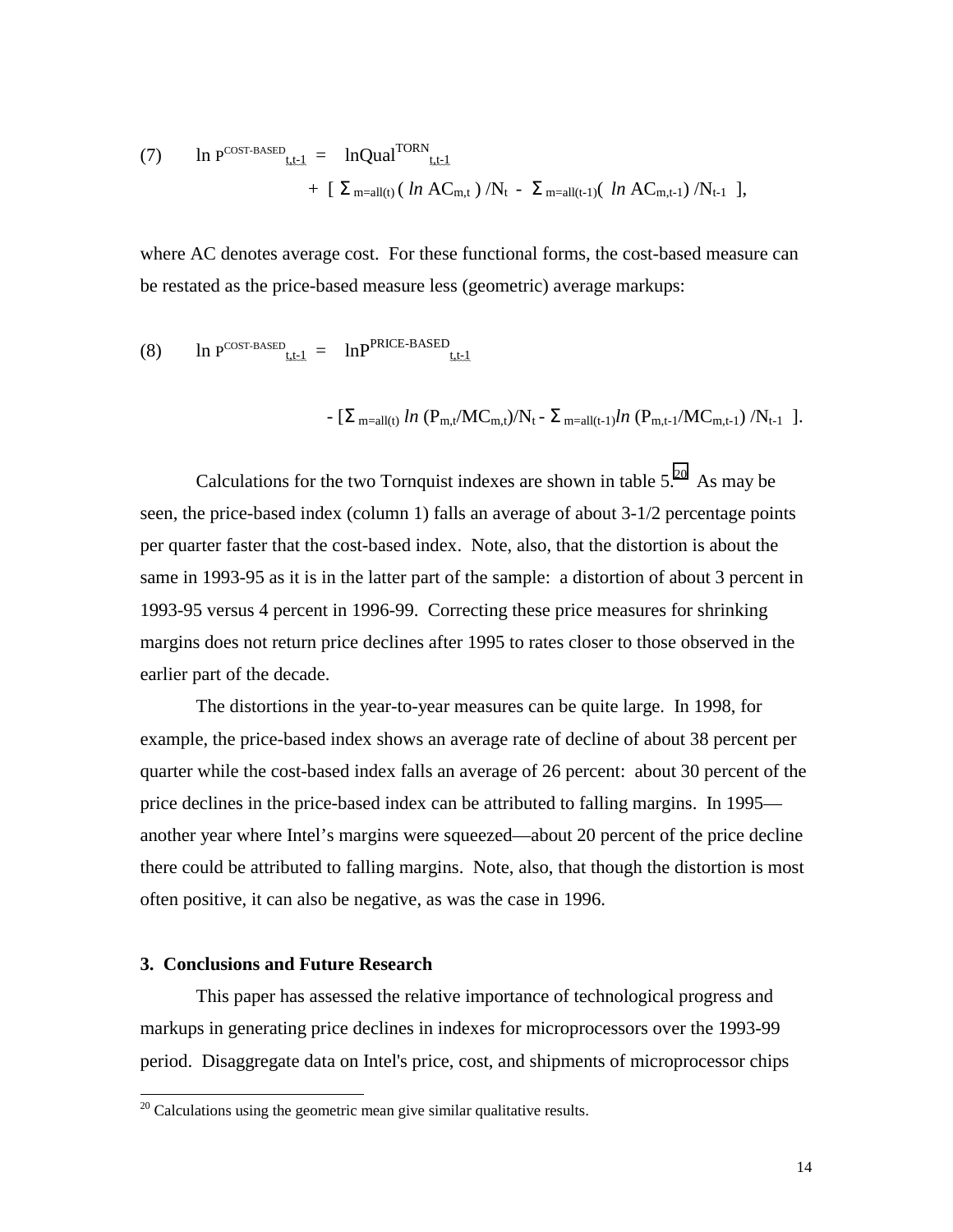were explored and established that technological progress is the primary driver of the steep price declines seen in price indexes for Intel's chips.

Shrinking markups over the 1990s account, on average, for about a tenth of the measured rate of price declines in these data. Over the entire period, the rate of price decline for the price-based index is 3.6 percent faster than the adjusted index: a 24.4 average percent decline for the price-based index versus a 20.8 percent average decline for the cost-based index. Distortions in the annual measures can be quite large.

It would be interesting to explore whether movements in markups can explain the apparent break in the trend that occurred in 1995. This paper shows that profit margins decreased after 1993. If one could show that margins increased over the 1980s and early in the 1990s, then, removing the influence of markups from the price index might smooth the apparent break in the trend. An exploration of this possibility is left for future work.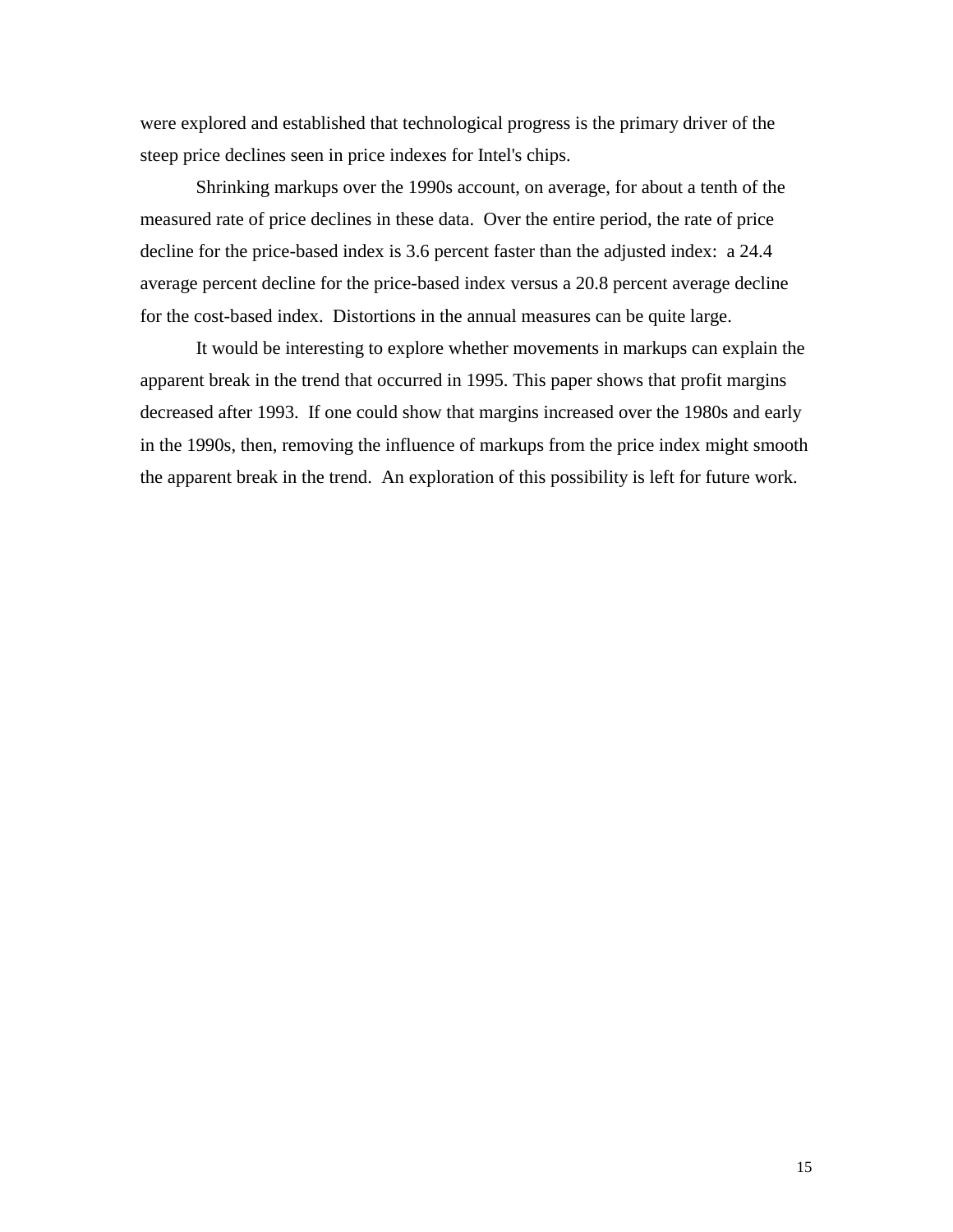### **REFERENCES**

Aizcorbe, A. M., C. Corrado and M. Doms (2000) Constructing Price and Quantity Indexes for High Technology Goods, presented at the CRIW workshop on Price Measurement at the NBER Summer Institute, July. Available at [www.nber.org](http://www.nber.org/) 

Anderson, S.P., A. de Palma and J. Thisse (1992) *Discrete Choice Theory of Product Differentiation*. Cambridge, MA: MIT Press.

Basu, S. and J. Fernald (1997) "Returns to Scale in U.S. Production: Estimates and Implications," *Journal of Political Economy*, 105:249-283, April.

Berndt, E. R. (1991) "The Measurement of Quality Change: Constructing an Hedonic Price Index for Computers Using Multiple Regression Methods" in *The Practice of Econometrics: Classic and Contemporary*, Addison-Wesley Publishing Co., Inc.

Berry, S., J.A. Levinson, and A. Pakes (1995) "Automobile Prices in Market Equilibrium," *Econometrica* 63:841-890.

Bils, M. and P.J. Klenow (2001) "Quantifying Quality Growth," mimeo, May.

Danzon, P. (2000) Testimony to the U.S. Senate Committee on Health, Education, Labor and Pensions, June 13. Available at:

[http://www.senate.gov/~labor/hearings/june00hrg/061300wt/061300jmj/061300emk/gort](http://www.senate.gov/~labor/hearings/june00hrg/061300wt/061300jmj/061300emk/gorton613/dorgan613/rhodes/danzon/danzon.htm) [on613/dorgan613/rhodes/danzon/danzon.htm](http://www.senate.gov/~labor/hearings/june00hrg/061300wt/061300jmj/061300emk/gorton613/dorgan613/rhodes/danzon/danzon.htm)

Denny, M., M. Fuss and L. Waverman (1981) "The Measurement and Interpretation of Total Factor Productivity in Regulated Industries, with an Application to Canadian Telecommunications", Pp. 179-218 in T. Cowing and Stevenson, eds., *Productivity Measurement in Regulated Industries*, New York: Academic Press.

Diewert, W.E. (1999) "Appendix A: A Survey of Productivity Measurement," in *Measuring New Zealand's Productivity*, Draft Report, January

Diewert, W.E. (1983) "The Theory of the Output Price Index and the Measurement of Real Output Change," in *Price Level Measurement*, editors W.E. Diewert and C. Montnmarquette, Statistics Canada, Ottawa, Ontario (December 1983), pp. 1049-1113.

Domowitz, I.R., G. Hubbard and B.C. Petersen (1988) "Market Structure and Cyclical Fluctuations in United States Manufacturing," *Review of Economics and Statistics* 70:55- 66.

Feenstra, R.C. (1995) "Exact Hedonic Price Indexes," *Review of Economics and Statistics*, Pp. 634-653.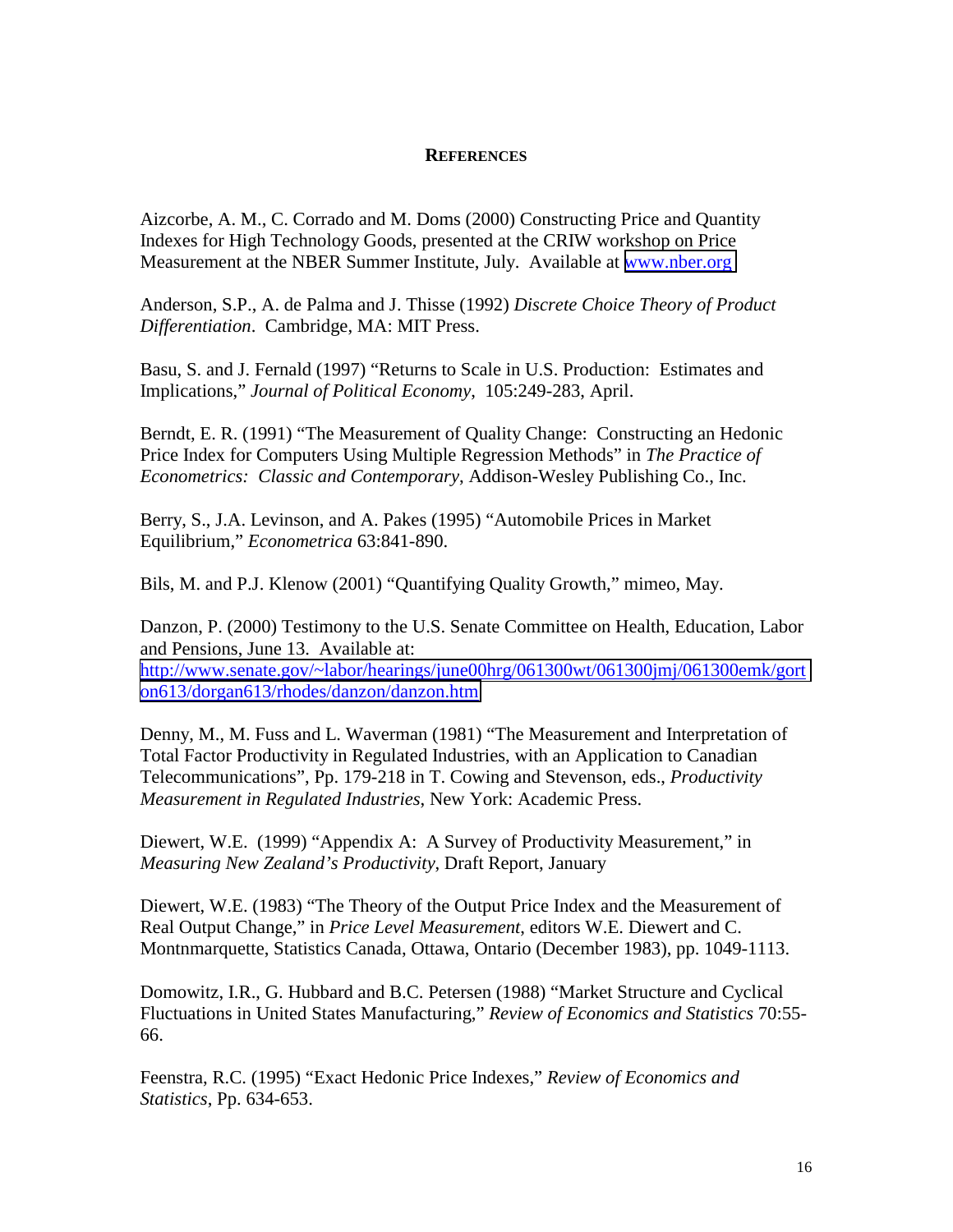Fisher, F.M. and K. Shell (1998) *Economic Analysis of Production Price Indexes*, Cambridge, U.K.: Cambridge University Press,

Flamm, K. (1996) *Mismanaged Trade? Strategic Policy and the Semiconductor Industry*,Washington, D.C.: Brookings Institution

Gordon, R. (2001) "Does the New Economy Measure Up to the Great Inventions of the Past?" in *Journal of Economic Perspectives*.

Greenlees, J.S. (1999) "Consumer Price Indexes: Methods for Quality and Variety Change," Paper presented at the Joint ECE/ILO meeting on Consumer Price Indices, Geneva, 3-5 November 1999.

Gwennap, L and M. Thomsen (1998) "Intel Microprocessor Forecast,  $4<sup>th</sup>$  ed." Sebastopol, CA: MicroDesign Resources, Inc.

Hall, R. E., (1988) "The Relation Between Price and Marginal Cost in United States Industry," *Journal of Political Economy*, 96:921-947.

Hatch, N. and D.C. Mowery (1998) "Process Innovation and Learning by Doing in Semiconductor Manufacturing," *Management Science*, 44:1461-1477.

Hobijn, Bart (2001) "Is Equipment Price Deflation a Statistical Artifact?" mimeo.

Hulten, Charles R. (1997) "Quality Change in the CPI," *Federal Reserve Bank of St. Louis Review*, May/June, Pp. 87-106.

Irwin, D. A. and P. Klenow (1994) "Learning by Doing Spillovers in the Semiconductor Industry," *Journal of Political Economy*, 102(6):1200-1227, December

Jorgenson, D.W. (2000) "Information Technology and the U.S. Economy," *Presidential Address to the American Economic Association*, New Orleans, Louisiana, January 6.

Jorgenson, D.W. and K.J. Stiroh (2000) "Raising the Speed Limit: U.S. Economic Growth in the Information Age," mimeo.

Jorgenson, D.W. and Z. Griliches (1967) "The Explanation of Productivity Change," in *Review of Economic Studies*, 34, 249-283.

McKinsey Global Institute (2001) "Semiconductor Manufacturing," in "Productivity in the United States," report available at <http://www.mckinsey.com/knowledge/mgi/reports/productivity.asp>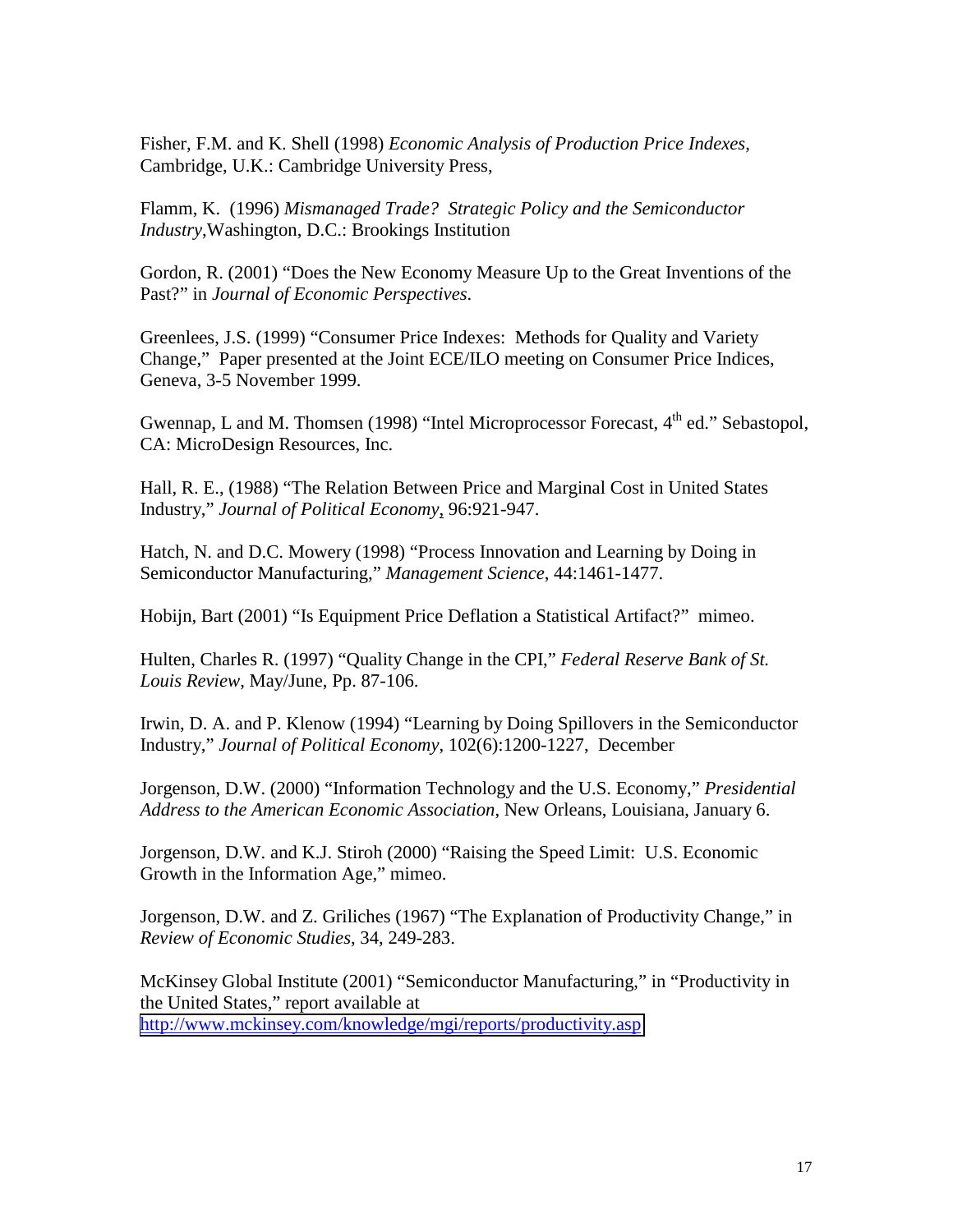Morrison, C. J. (1992) "Unraveling the Productivity Growth Slowdown in the United States, Canada and Japan: The Effects of Subequilibrium, Scale Economies and Markups," in *The Review of Economics and Statistics* 74(3):381-393.

Oliner, S. and D. Sichel (2000) "The Resurgence of Growth in the Late 1990s: Is Information Technology the Story?" *Journal of Economic Perspectives*, 14(4):3-22.

Pakes, A. (2001) "New Goods, Hedonics, and Price Indices; With an Application to PC's," mimeo, May 5.

Reinsdorf, M. (1993) "The Effect of Outlet Price Differentials on the U.S. Consumer Price Index," in Foss, Murray F., et.al., eds., *Price Measurements and Their Uses*. Chicago, Ill: University of Chicago.

Triplett, J. (1998) "The Solow Productivity Paradox: What Do Computers Do to Productivity?" *Canadian Journal of Economics*, Volume 32, No. 2, April 1999. p. 319. Available at http://www.csls.ca/jrn/v32n2\_04.pdf.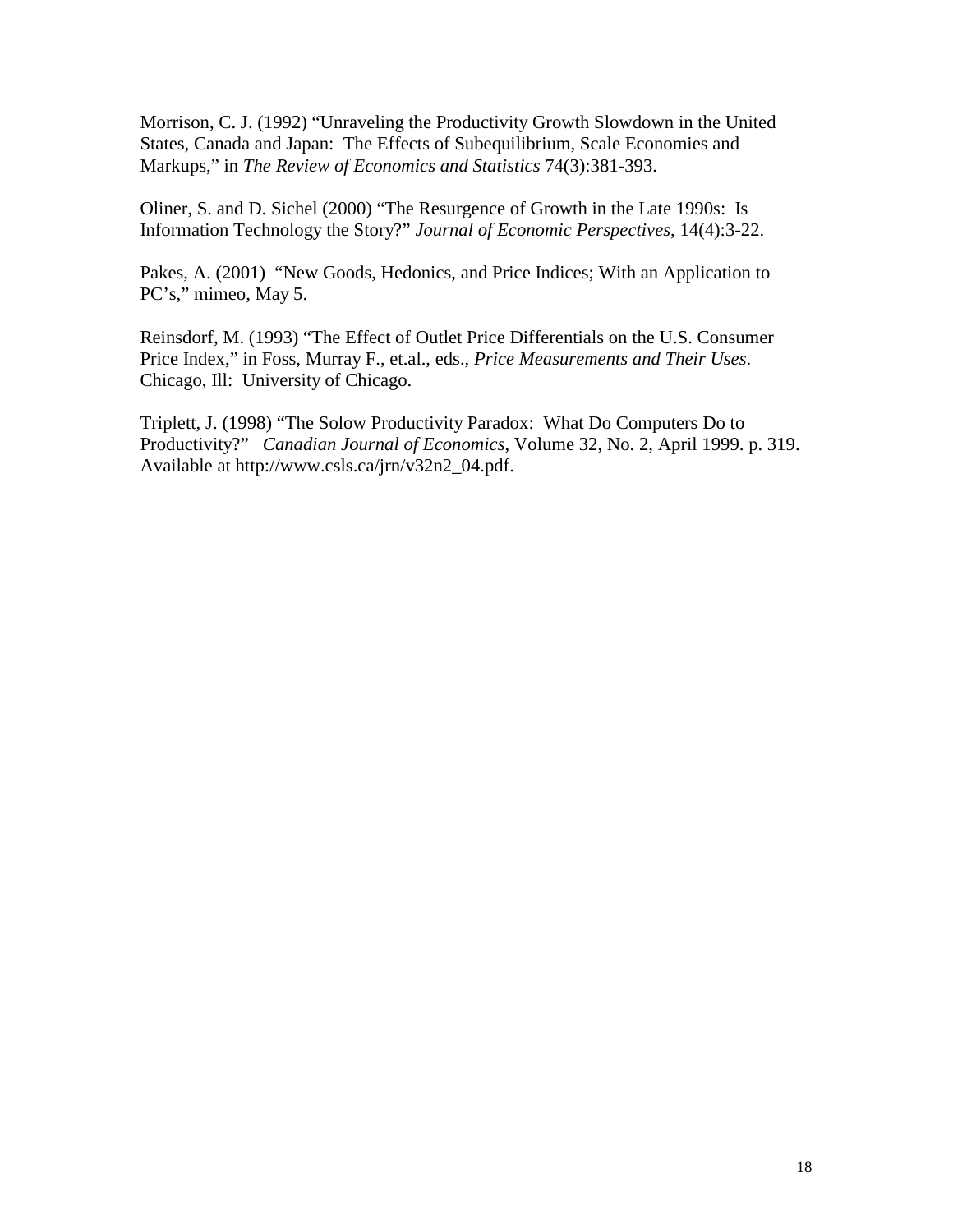|                | 1993     | 1994     | 1995     | 1996     | 1997     | 1998     | 1999     |
|----------------|----------|----------|----------|----------|----------|----------|----------|
| <b>ICs</b>     | $-9.34$  | $-14.33$ | $-36.3$  | $-45.54$ | -44.27   | $-55.29$ | $-49.83$ |
| Memory chips   | $-4.57$  | 0.7      | $-9.62$  | $-38.04$ | $-43.7$  | $-49.05$ | $-17.58$ |
| <b>DRAM</b>    | 2.64     | 7.56     | 0.59     | $-47.16$ | $-58.72$ | $-61.87$ | $-16.5$  |
| Other          | $-8.99$  | $-4.78$  | $-22.12$ | $-23.28$ | $-26.19$ | $-37.26$ | $-22.04$ |
| Logic chips    | $-18.79$ | $-25.81$ | $-53.82$ | $-59.16$ | $-51.42$ | $-64.34$ | $-61.98$ |
| <b>MPU</b>     | $-26.07$ | $-32.94$ | $-63.51$ | $-66.98$ | $-53.6$  | $-70.53$ | $-69.12$ |
| Other          | $-4.1$   | $-2.36$  | $-6.43$  | $-35.26$ | $-42.17$ | $-28.33$ | $-23.96$ |
| Other          | 7.86     | 5.62     | 1.9      | $-4.26$  | $-11.67$ | $-6.41$  | 1.97     |
|                |          |          |          |          |          |          |          |
| Contributions: |          |          |          |          |          |          |          |
| Memory chips   |          |          |          |          |          |          |          |
| <b>DRAM</b>    | 0.35     | 1.58     | 0.14     | $-5.71$  | $-5.35$  | $-4.91$  | $-1.98$  |
| Other          | $-1.84$  | $-0.64$  | $-3.98$  | $-2.73$  | $-2.71$  | $-2.98$  | $-2.12$  |
| Logic chips    |          |          |          |          |          |          |          |
| <b>MPU</b>     | $-17.55$ | $-20.61$ | $-43.23$ | $-42.7$  | $-33.69$ | $-45.49$ | $-47.99$ |
| Other          | $-1.13$  | $-0.3$   | $-1.34$  | $-5.56$  | $-6.11$  | $-3.87$  | $-4.12$  |
| Other          | 2.13     | 0.92     | 0.42     | $-0.8$   | $-1.94$  | $-0.81$  | 0.27     |

Table 1. Chained Fisher Price Indexes for Integrated Circuits, 1993-2000 Annual Percent Changes

Source: Author's Calculations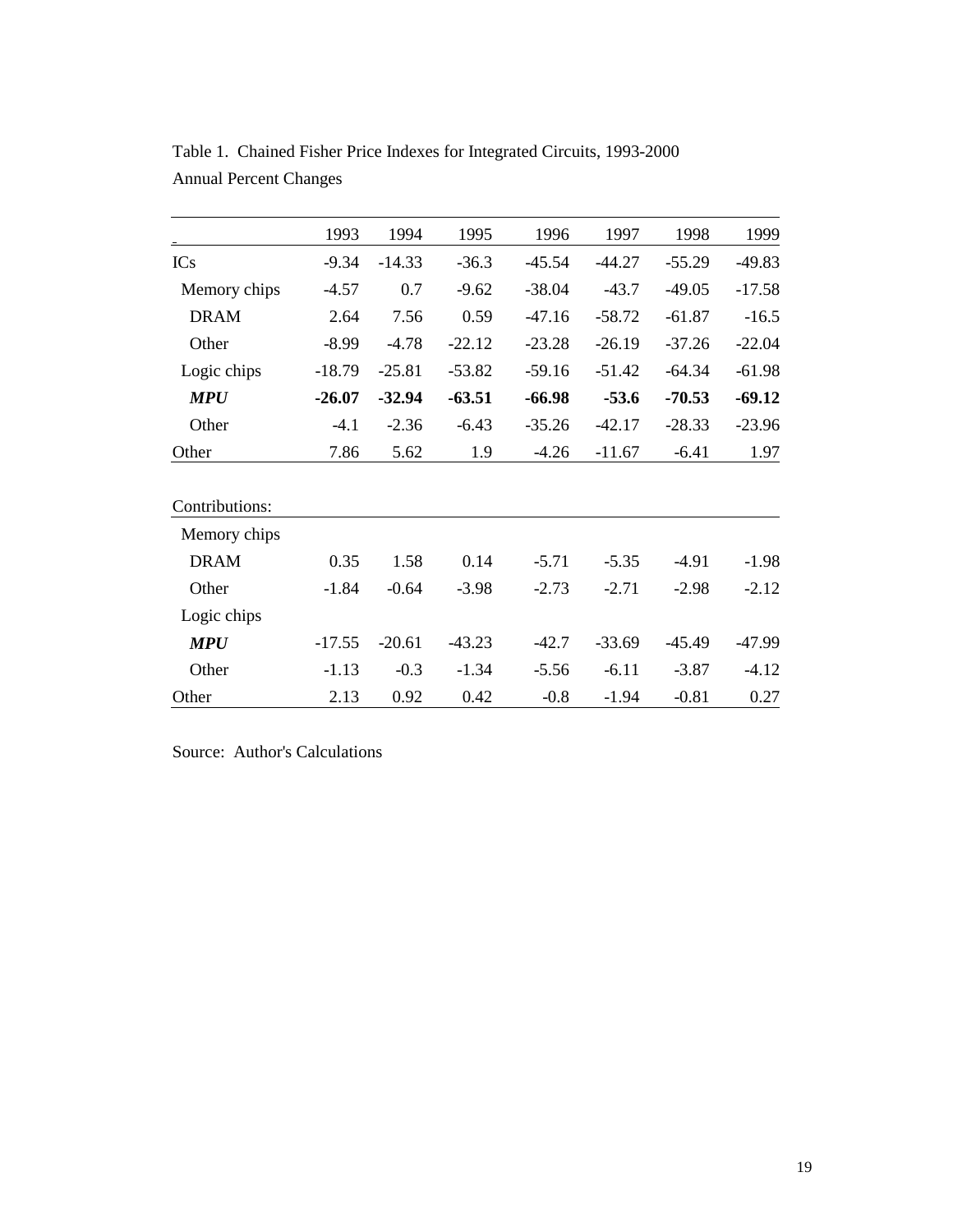|                                         | 1993-99 | 1993-95 | 1996-99 |
|-----------------------------------------|---------|---------|---------|
| Matched-model Indexes<br>Geometric Mean | $-21.9$ | $-16.2$ | $-25.9$ |
| Tornquist                               | $-24.4$ | $-17.1$ | $-29.4$ |
| Change in Average Prices                | $-0.5$  | 2.0     | $-2.3$  |

\_\_\_\_\_\_\_\_\_\_\_\_\_\_\_\_\_\_\_\_\_\_\_\_\_\_\_\_\_\_\_\_\_\_\_\_\_\_\_\_\_\_\_\_\_\_\_\_\_\_\_\_\_\_\_

Table 2. Price Measures for Intel's Microprocessors, 1993-99 (average quarterly percent change)

Source: Author's calculations based on proprietary data from MDR.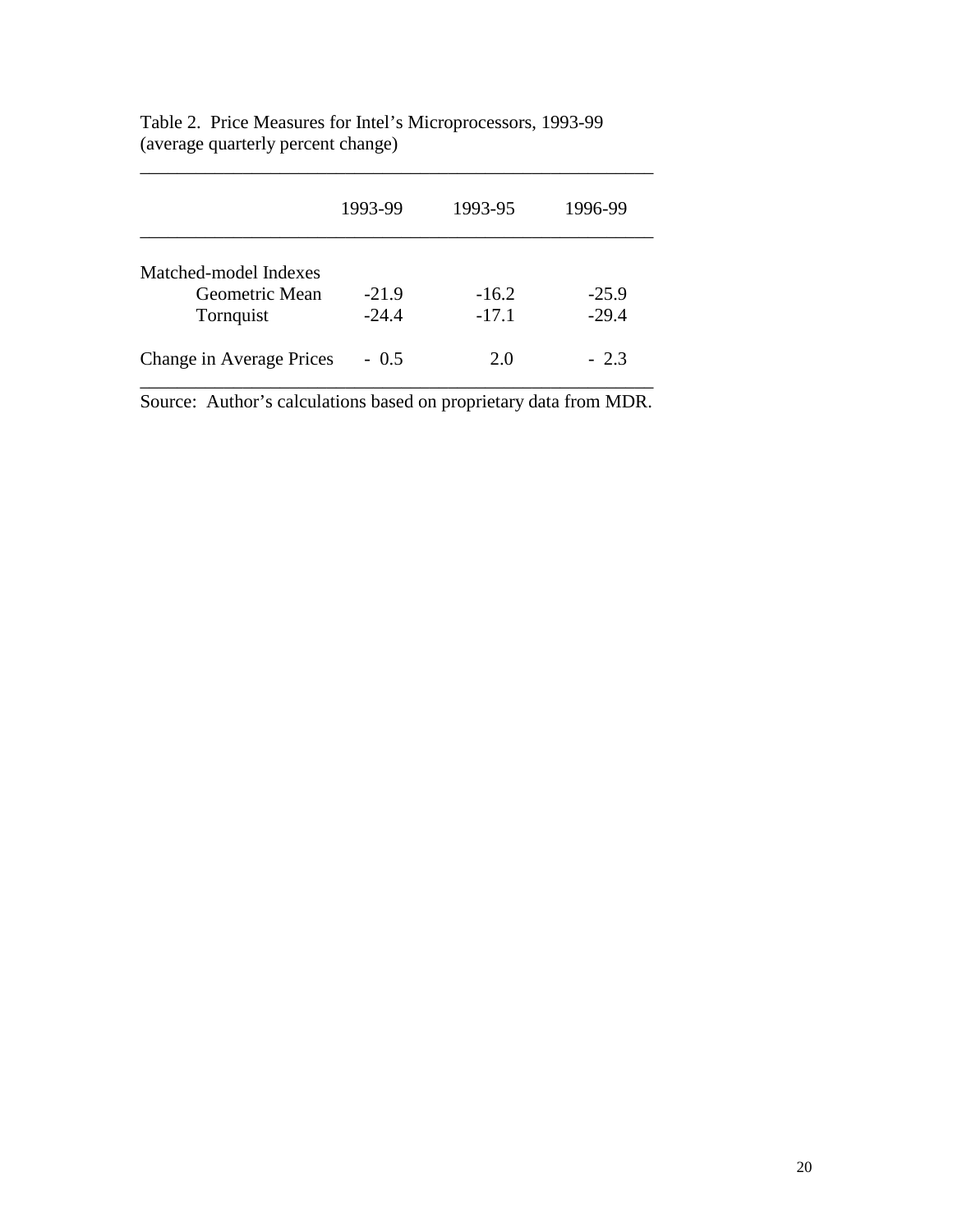|                                                      | 1993-99      | 1993-95      | 1996-99      |
|------------------------------------------------------|--------------|--------------|--------------|
| Matched-model Indexes<br>Geometric Mean<br>Tornquist | 21.4<br>23.9 | 18.2<br>19.1 | 23.6<br>27.1 |
| Ave. megahertz per chip                              | 9.2          | 8.1          | 9.9          |

Table 3. Quality Measures for Intel's Microprocessors, 1993-99 (average quarterly percent change)  $\mathcal{L}_\mathrm{max}$  and  $\mathcal{L}_\mathrm{max}$ 

Source: Author's calculations based on proprietary data from MDR.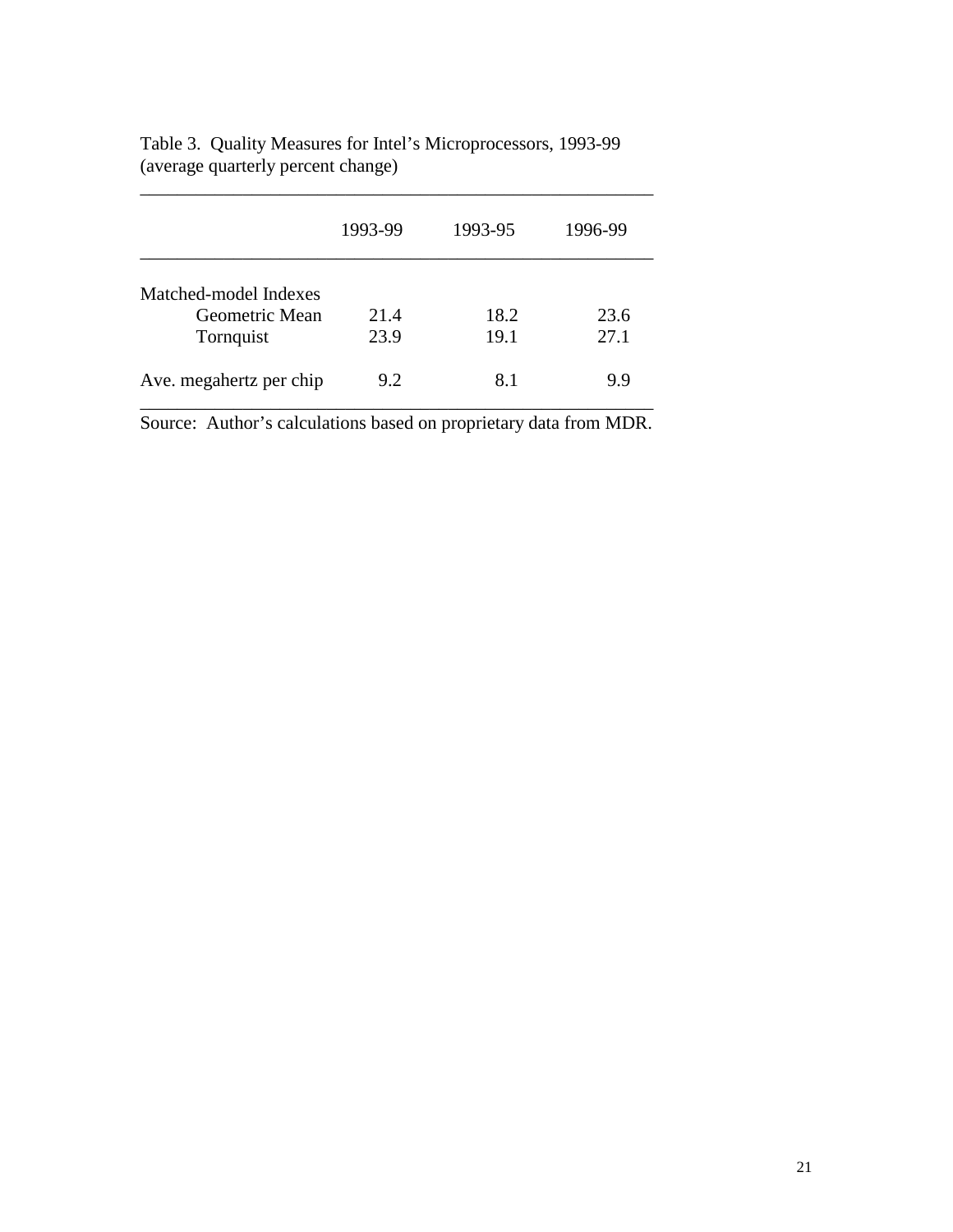|                           | 1993 | 1994 |           | 1995 1996 1997 |        | 1998 | 1999  |
|---------------------------|------|------|-----------|----------------|--------|------|-------|
| Revenue                   | 6.8  | 8.8  | 12.0      | 14.9           | - 19.9 | 22.4 | 25.0  |
| <b>Manufacturing Cost</b> | 0.8  | 1.2  | 2.2       | 3.5            | 4.8    | 6.2  | 6.8   |
| <b>Implied Margin</b>     | 6.0  | 7.6  | 9.8       | 11.4           | 15.1   | 16.2 | 18.2  |
| Margin/Revenue            | 88.2 |      | 86.4 81.7 | 76.5 75.9      |        | 72.3 | 72. R |

\_\_\_\_\_\_\_\_\_\_\_\_\_\_\_\_\_\_\_\_\_\_\_\_\_\_\_\_\_\_\_\_\_\_\_\_\_\_\_\_\_\_\_\_\_\_\_\_\_\_\_\_\_\_\_\_\_\_\_\_\_\_\_\_\_

Table 4. Revenue, Manufacturing Costs and Implied Margin for Intel's Microprocessors.

Source: MicroDesign Resources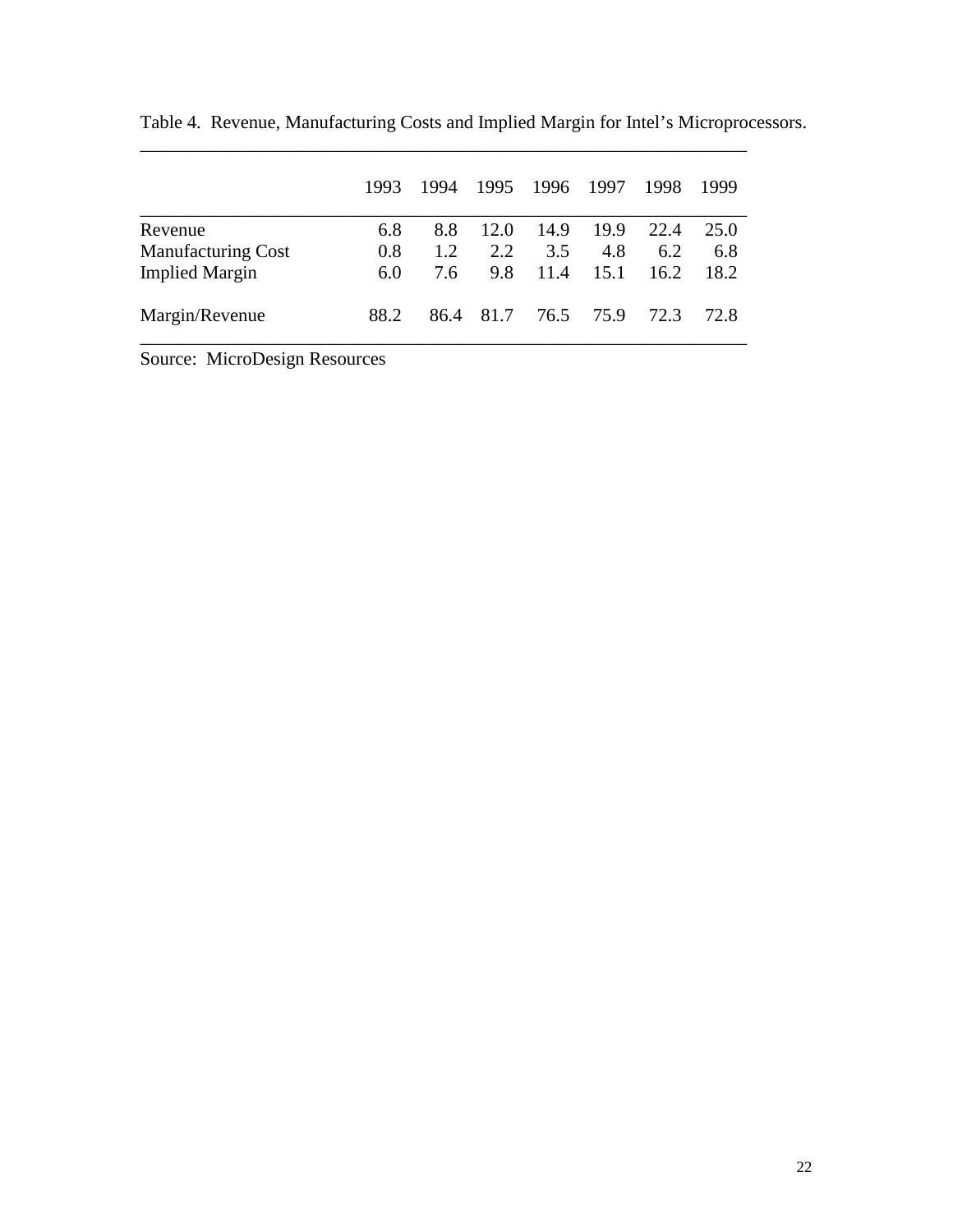|         | Price-based<br>(1) | Cost-based<br>(2) | Difference<br>$(2)-(1)$ |
|---------|--------------------|-------------------|-------------------------|
|         |                    |                   |                         |
| 1993-99 | $-24.4$            | $-20.8$           | $-3.6$                  |
| 1993-95 | $-17.1$            | $-14.1$           | $-2.9$                  |
| 1996-99 | $-29.4$            | $-25.3$           | $-4.1$                  |
| 1993    | $-7.4$             | $-0.5$            | $-6.9$                  |
| 1994    | $-14.4$            | $-16.8$           | 2.4                     |
| 1995    | $-26.9$            | $-21.7$           | $-5.3$                  |
| 1996    | $-22.8$            | $-24.4$           | 1.6                     |
| 1997    | $-27.1$            | $-26.0$           | $-1.1$                  |
| 1998    | $-37.7$            | $-25.7$           | $-11.9$                 |
| 1999    | $-30.2$            | $-25.2$           | $-5.0$                  |

\_\_\_\_\_\_\_\_\_\_\_\_\_\_\_\_\_\_\_\_\_\_\_\_\_\_\_\_\_\_\_\_\_\_\_\_\_\_\_\_\_\_\_\_\_\_\_\_\_\_\_\_\_\_\_\_\_\_\_\_\_\_

Table 5. Tornquist Price Measures for Intel's Microprocessors, 1993-99 (average quarterly percent change)

\_\_\_\_\_\_\_\_\_\_\_\_\_\_\_\_\_\_\_\_\_\_\_\_\_\_\_\_\_\_\_\_\_\_\_\_\_\_\_\_\_\_\_\_\_\_\_\_\_\_\_\_\_\_\_\_\_\_\_\_\_\_

Source: Author's calculations based on proprietary data from MDR.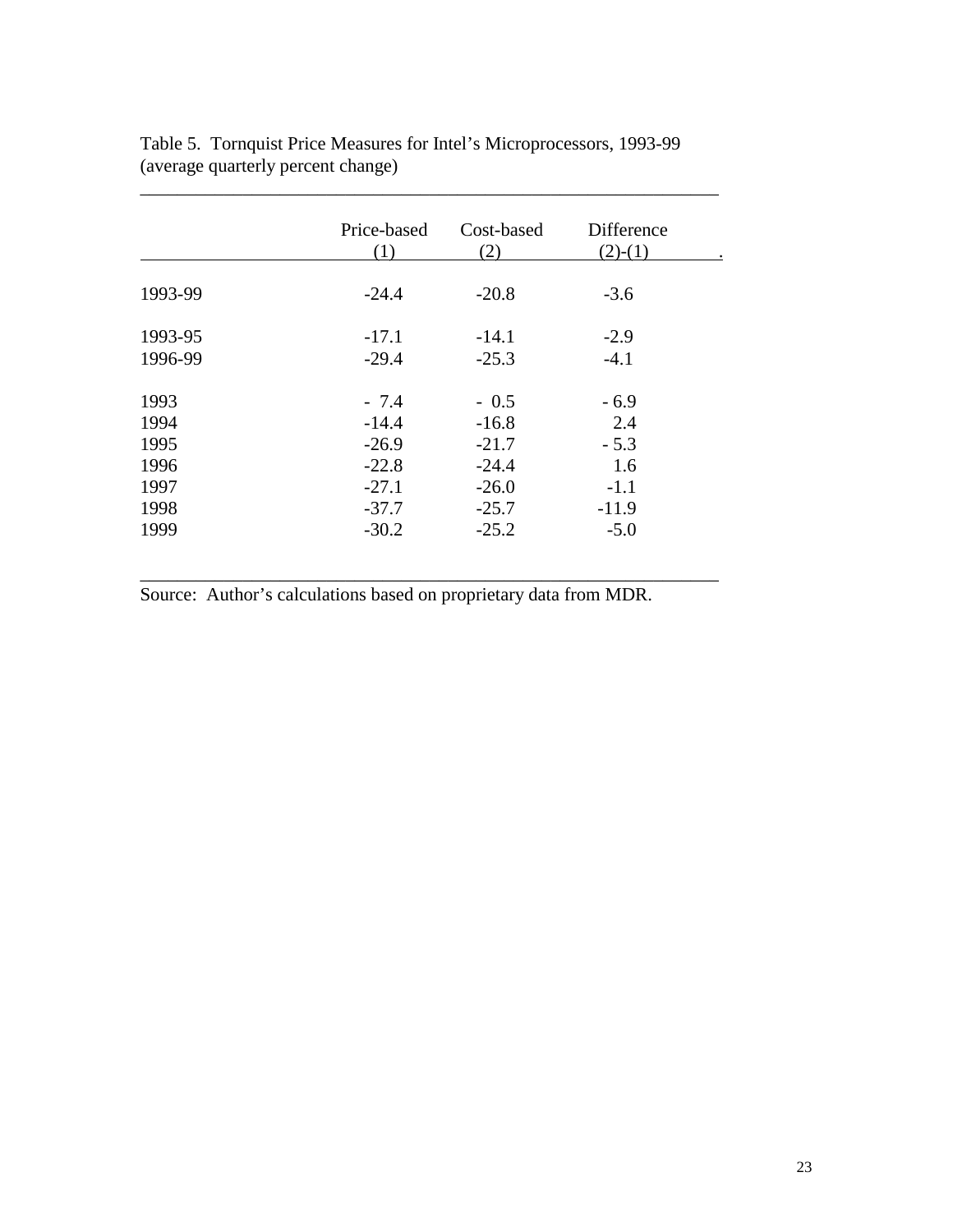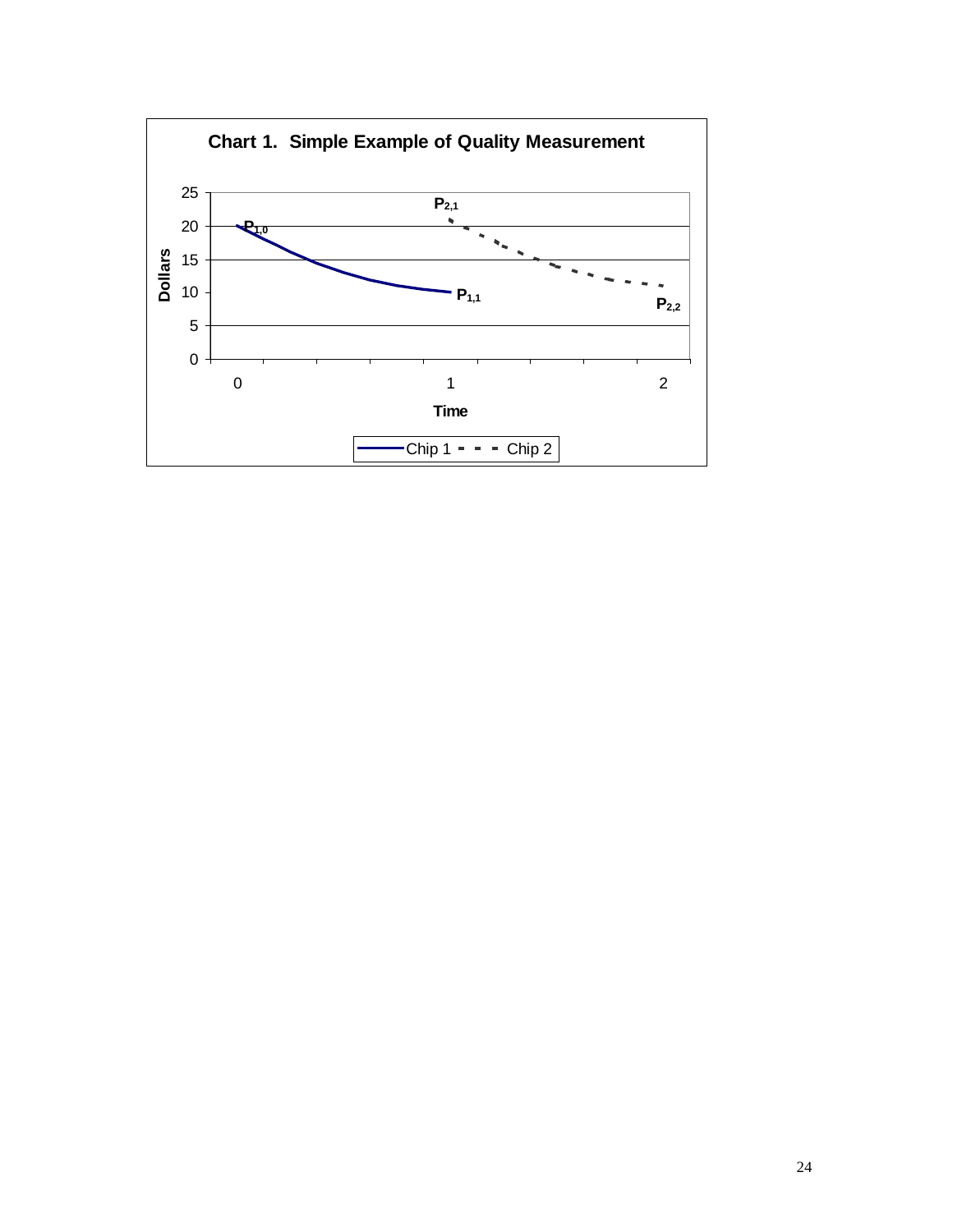